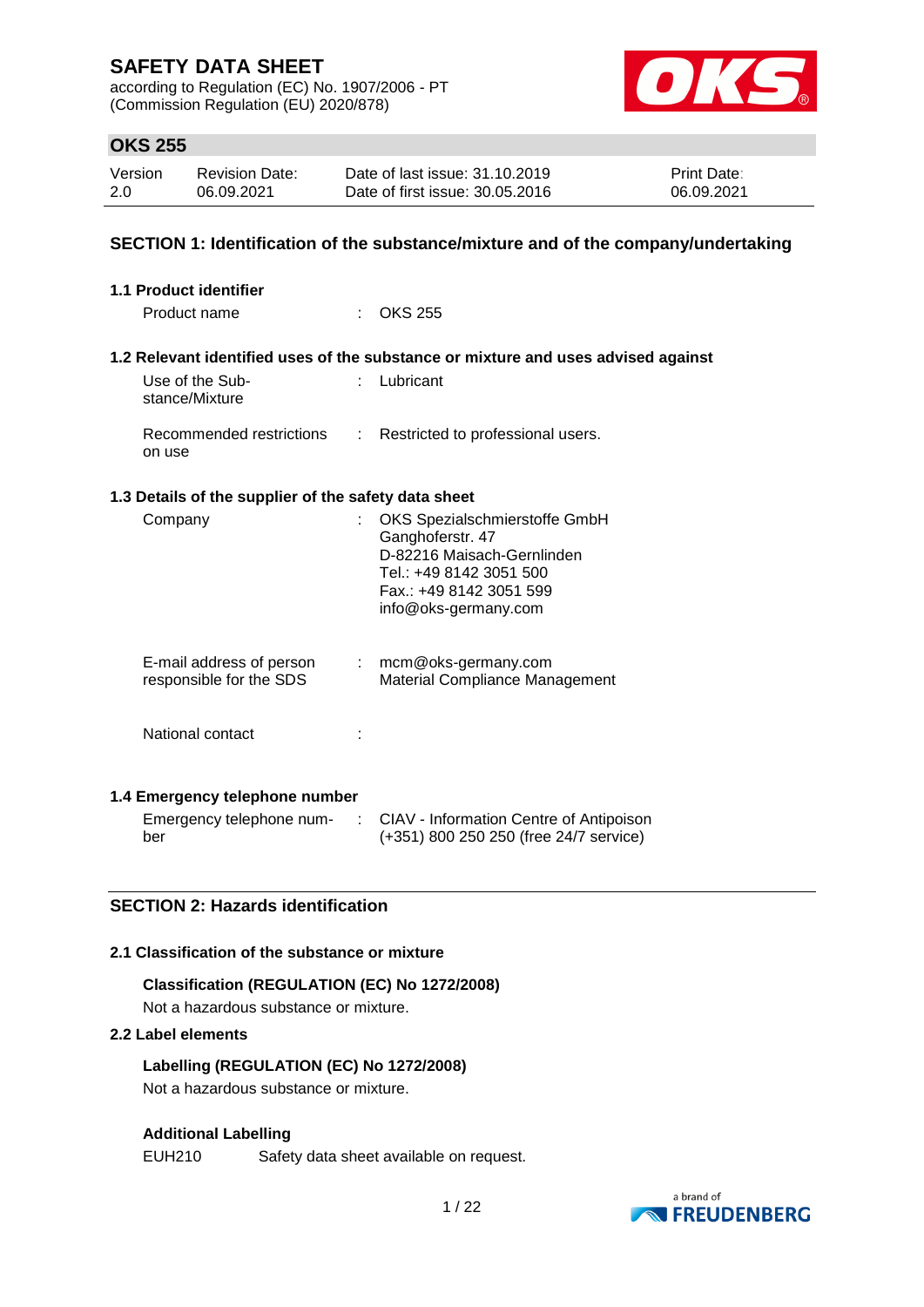according to Regulation (EC) No. 1907/2006 - PT (Commission Regulation (EU) 2020/878)



# **OKS 255**

| Version | <b>Revision Date:</b> | Date of last issue: 31.10.2019  | <b>Print Date:</b> |
|---------|-----------------------|---------------------------------|--------------------|
| 2.0     | 06.09.2021            | Date of first issue: 30.05.2016 | 06.09.2021         |

EUH212 Warning! Hazardous respirable dust may be formed when used. Do not breathe dust.

#### **2.3 Other hazards**

This substance/mixture contains no components considered to be either persistent, bioaccumulative and toxic (PBT), or very persistent and very bioaccumulative (vPvB) at levels of 0.1% or higher.

Ecological information: The substance/mixture does not contain components considered to have endocrine disrupting properties according to REACH Article 57(f) or Commission Delegated regulation (EU) 2017/2100 or Commission Regulation (EU) 2018/605 at levels of 0.1% or higher.

Toxicological information: The substance/mixture does not contain components considered to have endocrine disrupting properties according to REACH Article 57(f) or Commission Delegated regulation (EU) 2017/2100 or Commission Regulation (EU) 2018/605 at levels of 0.1% or higher.

## **SECTION 3: Composition/information on ingredients**

#### **3.2 Mixtures**

Chemical nature : Mineral oil.

Thickening agent

#### **Components**

| Chemical name                                                                          | CAS-No.<br>EC-No.<br>Index-No.<br>Registration number                | Classification                             | specific concen-<br>tration limit<br>M-Factor<br><b>Notes</b><br>Acute toxicity<br>estimate | Concentration<br>(% w/w) |
|----------------------------------------------------------------------------------------|----------------------------------------------------------------------|--------------------------------------------|---------------------------------------------------------------------------------------------|--------------------------|
| Kaolin, calcined                                                                       | 92704-41-1<br>296-473-8                                              | Eye Irrit.2; H319<br><b>STOT SE3; H335</b> |                                                                                             | $>= 1 - < 10$            |
| 2,5-bis(tert-<br>nonyldithio)-1,3,4-<br>thiadiazole                                    | 89347-09-1<br>289-493-3                                              | Aquatic Chronic3;<br>H412                  |                                                                                             | $>= 1 - 2.5$             |
| Substances with a workplace exposure limit :                                           |                                                                      |                                            |                                                                                             |                          |
| Distillates (petroleum),<br>hydrotreated heavy<br>paraffinic; Baseoil -<br>unspecified | 64742-54-7<br>265-157-1<br>649-467-00-8<br>01-2119484627-25-<br>XXXX | Not classified                             | Note L                                                                                      | $>= 30 - 50$             |
| distillates (petroleum),                                                               | 64742-65-0                                                           | Not classified                             |                                                                                             | $>= 30 - 50$             |

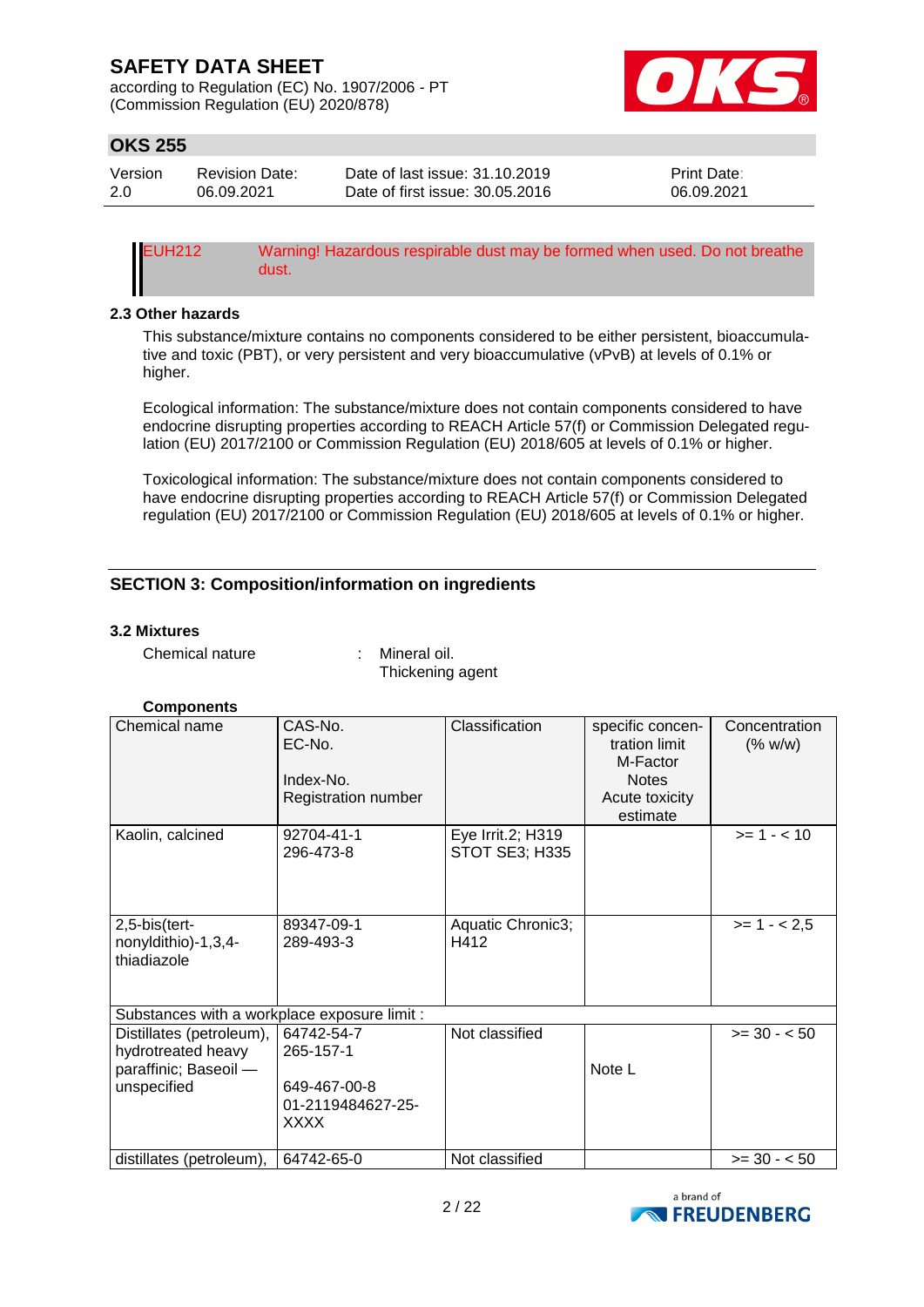according to Regulation (EC) No. 1907/2006 - PT (Commission Regulation (EU) 2020/878)



# **OKS 255**

| Version<br>2.0                                                                                                                                                                                  | <b>Revision Date:</b><br>06.09.2021 |                                          |                   | Date of last issue: 31.10.2019<br>Date of first issue: 30.05.2016 | <b>Print Date:</b><br>06.09.2021 |  |
|-------------------------------------------------------------------------------------------------------------------------------------------------------------------------------------------------|-------------------------------------|------------------------------------------|-------------------|-------------------------------------------------------------------|----------------------------------|--|
| solvent-dewaxed<br>heavy paraffinic                                                                                                                                                             |                                     | 265-169-7<br>649-474-00-6<br><b>XXXX</b> | 01-2119471299-27- |                                                                   | Note L                           |  |
| 13463-67-7<br>titanium dioxide; [in<br>powder form contain-<br>236-675-5<br>ing 1 % or more of<br>particles with aerody-<br>022-006-00-2<br>namic diameter $\leq 10$<br><b>XXXX</b><br>$\mu$ m] |                                     | 01-2119489379-17-                        | Not classified    | Note 10, Note V,<br>Note W                                        | $>= 1 - 10$                      |  |

For explanation of abbreviations see section 16.

#### **SECTION 4: First aid measures**

#### **4.1 Description of first aid measures**

| If inhaled              | Remove person to fresh air. If signs/symptoms continue, get<br>medical attention.<br>Keep patient warm and at rest.<br>If breathing is irregular or stopped, administer artificial respira-<br>tion. |
|-------------------------|------------------------------------------------------------------------------------------------------------------------------------------------------------------------------------------------------|
| In case of skin contact | : Remove contaminated clothing. If irritation develops, get med-<br>ical attention.<br>Wash off with soap and water.                                                                                 |
| In case of eye contact  | Rinse immediately with plenty of water, also under the eyelids,<br>for at least 10 minutes.<br>If eye irritation persists, consult a specialist.                                                     |
| If swallowed            | Move the victim to fresh air.<br>Do not induce vomiting without medical advice.                                                                                                                      |
|                         | 4.2 Most important symptoms and effects, both acute and delayed                                                                                                                                      |
| Symptoms                | No information available.                                                                                                                                                                            |
| <b>Risks</b>            | None known.                                                                                                                                                                                          |
|                         | 4.3 Indication of any immediate medical attention and special treatment needed                                                                                                                       |
| Treatment               | No information available.                                                                                                                                                                            |

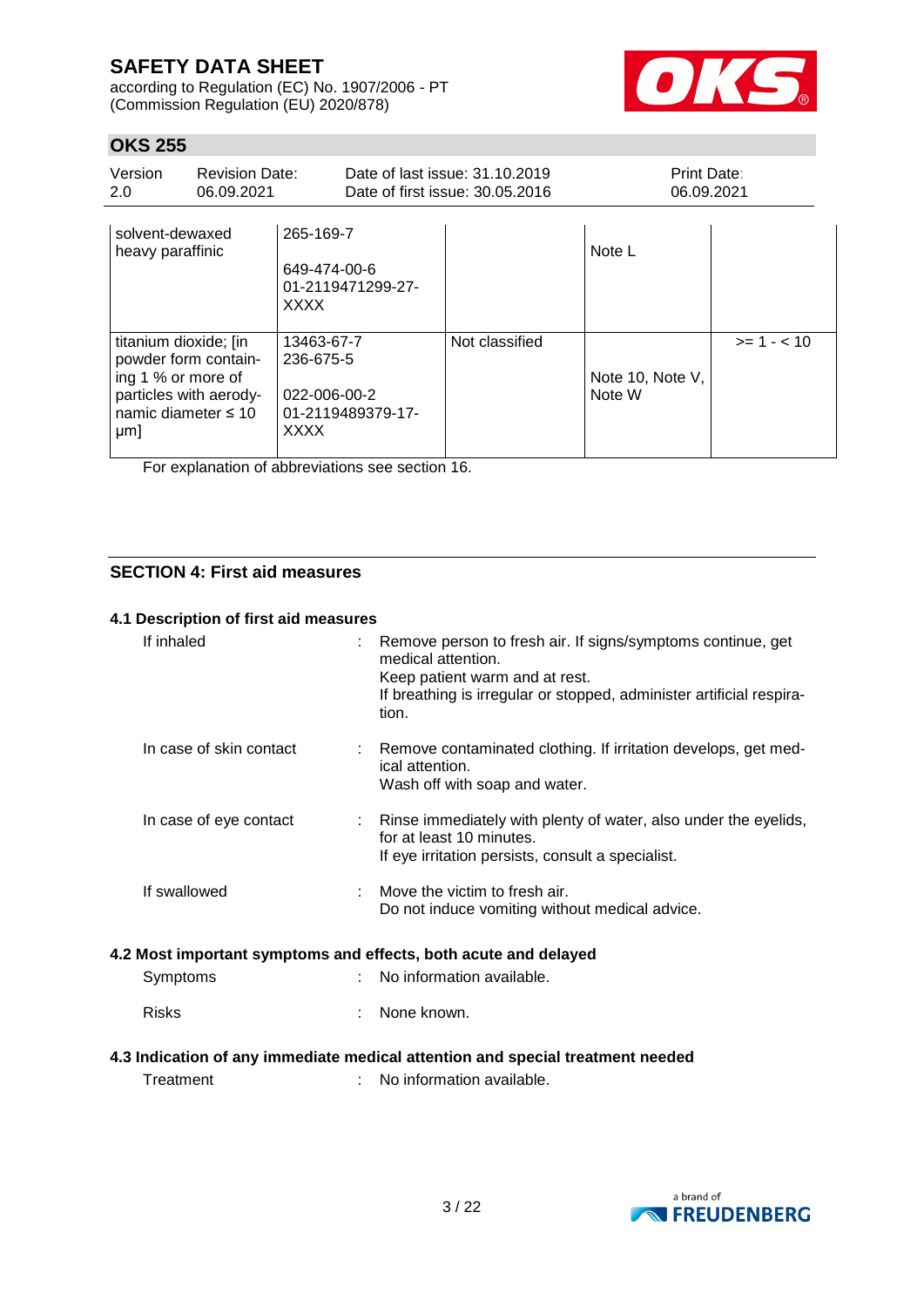according to Regulation (EC) No. 1907/2006 - PT (Commission Regulation (EU) 2020/878)



# **OKS 255**

| Version | <b>Revision Date:</b> | Date of last issue: 31.10.2019  | <b>Print Date:</b> |
|---------|-----------------------|---------------------------------|--------------------|
| 2.0     | 06.09.2021            | Date of first issue: 30.05.2016 | 06.09.2021         |

#### **SECTION 5: Firefighting measures**

#### **5.1 Extinguishing media**

| Suitable extinguishing media :                            | Use water spray, alcohol-resistant foam, dry chemical or car-<br>bon dioxide.                                                                                           |
|-----------------------------------------------------------|-------------------------------------------------------------------------------------------------------------------------------------------------------------------------|
| Unsuitable extinguishing<br>media                         | : High volume water jet                                                                                                                                                 |
| 5.2 Special hazards arising from the substance or mixture |                                                                                                                                                                         |
| Hazardous combustion prod- : Carbon oxides<br>ucts        | Nitrogen oxides (NOx)<br>Sulphur oxides<br>Metal oxides                                                                                                                 |
| 5.3 Advice for firefighters                               |                                                                                                                                                                         |
| Special protective equipment :<br>for firefighters        | In the event of fire, wear self-contained breathing apparatus.<br>Use personal protective equipment. Exposure to decomposi-<br>tion products may be a hazard to health. |
| Further information                                       | Standard procedure for chemical fires.                                                                                                                                  |
|                                                           |                                                                                                                                                                         |

#### **SECTION 6: Accidental release measures**

#### **6.1 Personal precautions, protective equipment and emergency procedures**

| Use the indicated respiratory protection if the occupational<br>exposure limit is exceeded and/or in case of product release |
|------------------------------------------------------------------------------------------------------------------------------|
|                                                                                                                              |
| Do not breathe vapours, aerosols.                                                                                            |
| Refer to protective measures listed in sections 7 and 8.                                                                     |
|                                                                                                                              |

#### **6.2 Environmental precautions**

| Environmental precautions<br>courses. | : Try to prevent the material from entering drains or water<br>Local authorities should be advised if significant spillages<br>cannot be contained. |
|---------------------------------------|-----------------------------------------------------------------------------------------------------------------------------------------------------|
|---------------------------------------|-----------------------------------------------------------------------------------------------------------------------------------------------------|

#### **6.3 Methods and material for containment and cleaning up**

| Methods for cleaning up | Clean up promptly by sweeping or vacuum.          |
|-------------------------|---------------------------------------------------|
|                         | Keep in suitable, closed containers for disposal. |

#### **6.4 Reference to other sections**

For personal protection see section 8.

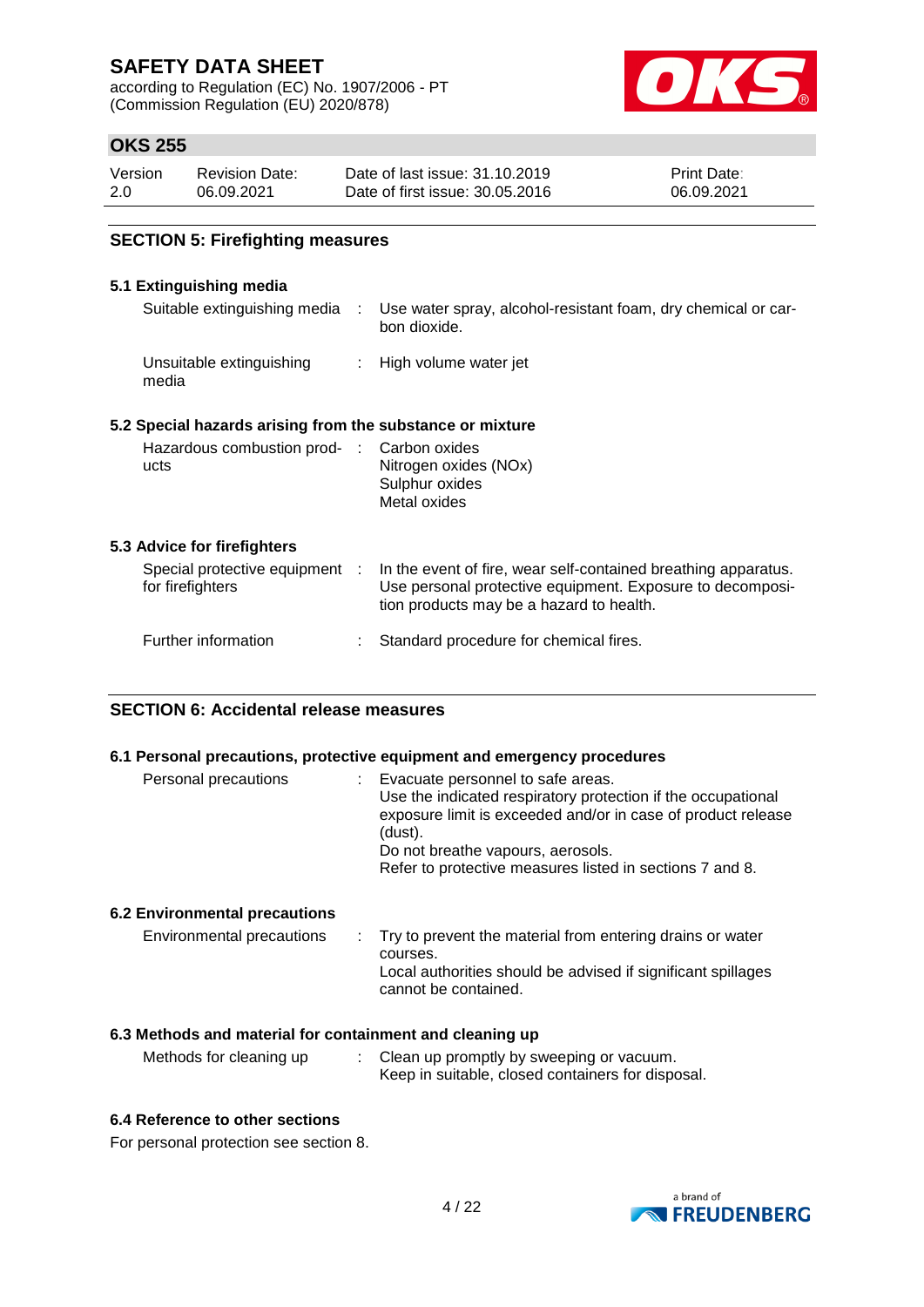according to Regulation (EC) No. 1907/2006 - PT (Commission Regulation (EU) 2020/878)



# **OKS 255**

| Version | <b>Revision Date:</b> | Date of last issue: 31.10.2019  | <b>Print Date:</b> |
|---------|-----------------------|---------------------------------|--------------------|
| 2.0     | 06.09.2021            | Date of first issue: 30.05.2016 | 06.09.2021         |

### **SECTION 7: Handling and storage**

#### **7.1 Precautions for safe handling**

| Advice on safe handling | : For personal protection see section 8.<br>Smoking, eating and drinking should be prohibited in the ap-<br>plication area.<br>Wash hands and face before breaks and immediately after<br>handling the product. |
|-------------------------|-----------------------------------------------------------------------------------------------------------------------------------------------------------------------------------------------------------------|
| Hygiene measures        | : Wash face, hands and any exposed skin thoroughly after<br>handling.                                                                                                                                           |

### **7.2 Conditions for safe storage, including any incompatibilities**

| Requirements for storage<br>areas and containers | Store in original container. Keep container closed when not in<br>use. Keep in a dry, cool and well-ventilated place. Containers<br>which are opened must be carefully resealed and kept upright<br>to prevent leakage. Store in accordance with the particular<br>national regulations. Keep in properly labelled containers. |
|--------------------------------------------------|--------------------------------------------------------------------------------------------------------------------------------------------------------------------------------------------------------------------------------------------------------------------------------------------------------------------------------|
| 7.3 Specific end use(s)                          |                                                                                                                                                                                                                                                                                                                                |
| Specific use(s)                                  | Specific instructions for handling, not required.                                                                                                                                                                                                                                                                              |

#### **SECTION 8: Exposure controls/personal protection**

#### **8.1 Control parameters**

### **Occupational Exposure Limits**

| Components                                                                                           | CAS-No.    | Value type (Form<br>of exposure) | Control parameters                                                          | <b>Basis</b>                 |
|------------------------------------------------------------------------------------------------------|------------|----------------------------------|-----------------------------------------------------------------------------|------------------------------|
| Distillates (petrole-<br>um), hydrotreated<br>heavy paraffinic;<br>Baseoil — un-<br>specified        | 64742-54-7 | VLE-MP (Inhala-<br>ble fraction) | $5 \text{ mg/m}$ 3                                                          | PT OEL<br>$(2014 - 11 - 14)$ |
|                                                                                                      | humans.    |                                  | Further information: Substances that are not classified as carcinogenic for |                              |
| distillates (petrole-<br>um), solvent-<br>dewaxed heavy<br>paraffinic                                | 64742-65-0 | VLE-MP (Inhala-<br>ble fraction) | $5 \text{ mg/m}$ 3                                                          | PT OEL<br>$(2014 - 11 - 14)$ |
|                                                                                                      | humans.    |                                  | Further information: Substances that are not classified as carcinogenic for |                              |
| titanium dioxide; [in<br>powder form con-<br>taining 1 % or<br>more of particles<br>with aerodynamic | 13463-67-7 | <b>VLE-MP</b>                    | $10$ mg/m $3$                                                               | PT OEL<br>$(2007-03-26)$     |

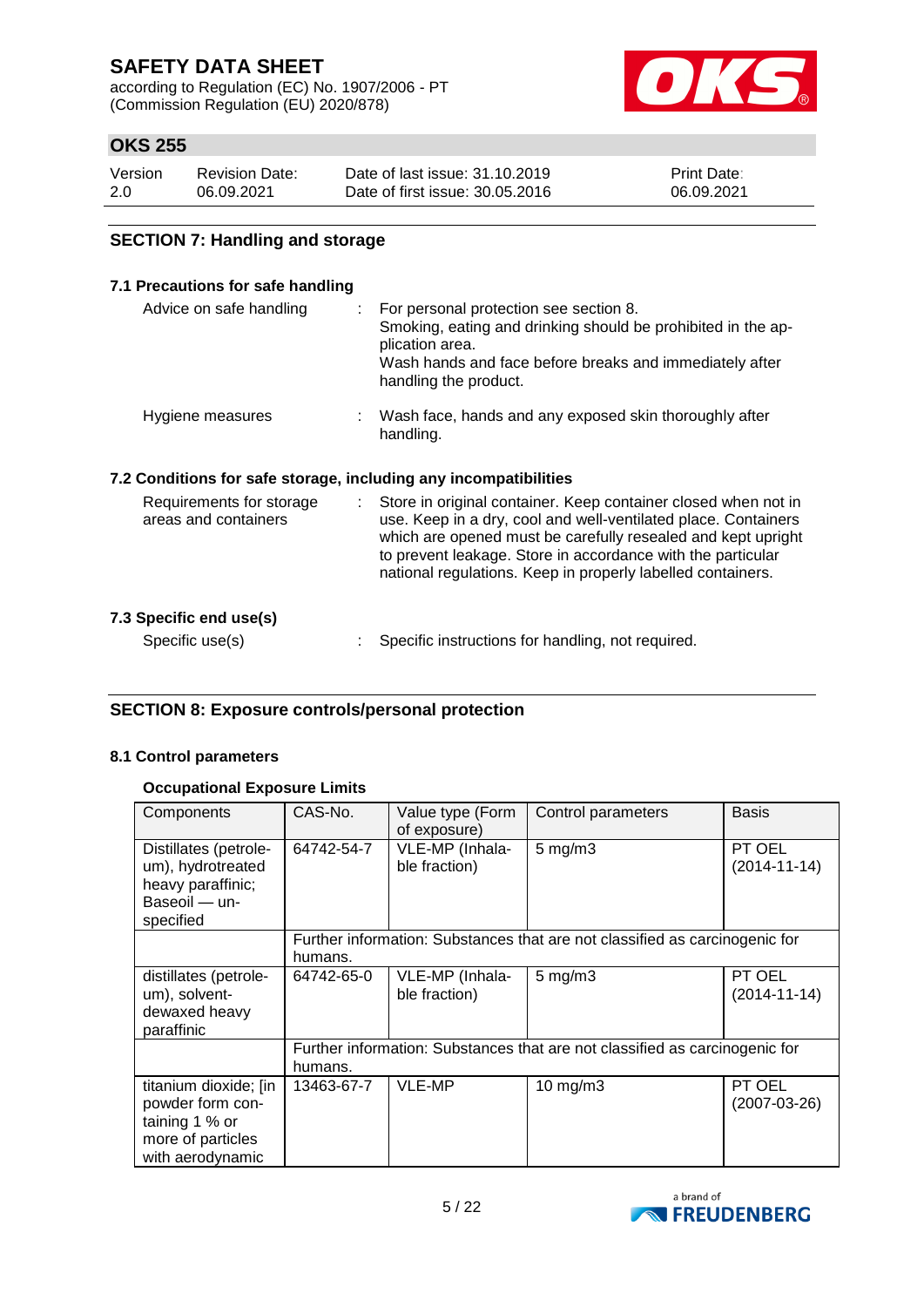according to Regulation (EC) No. 1907/2006 - PT (Commission Regulation (EU) 2020/878)



## **OKS 255**

| Version | <b>Revision Date:</b> | Date of last issue: 31.10.2019  | <b>Print Date:</b> |
|---------|-----------------------|---------------------------------|--------------------|
| 2.0     | 06.09.2021            | Date of first issue: 30.05.2016 | 06.09.2021         |

diameter ≤ 10 μm] Further information: Substances that are not classified as carcinogenic for humans.

#### **Derived No Effect Level (DNEL) according to Regulation (EC) No. 1907/2006:**

| Substance name                                                                                                                   | End Use | Exposure routes | Potential health ef-<br>fects | Value               |
|----------------------------------------------------------------------------------------------------------------------------------|---------|-----------------|-------------------------------|---------------------|
| Distillates (petrole-<br>um), hydrotreated<br>heavy paraffinic;<br>Baseoil - unspecified                                         | Workers | Inhalation      | Long-term local ef-<br>fects  | $5,6$ mg/m $3$      |
| titanium dioxide; [in<br>powder form contain-<br>ing 1 % or more of<br>particles with aerody-<br>namic diameter $\leq 10$<br>µm] | Workers | Inhalation      | Long-term local ef-<br>fects  | $10 \text{ mg/m}$ 3 |

#### **Predicted No Effect Concentration (PNEC) according to Regulation (EC) No. 1907/2006:**

| Substance name                    | <b>Environmental Compartment</b> | Value         |
|-----------------------------------|----------------------------------|---------------|
| Distillates (petroleum), hy-      | Oral                             | $9,33$ mg/kg  |
| drotreated heavy paraffinic;      |                                  |               |
| Baseoil - unspecified             |                                  |               |
| distillates (petroleum), solvent- | Oral                             | 9,33 mg/kg    |
| dewaxed heavy paraffinic          |                                  |               |
| titanium dioxide; [in powder form | Fresh water                      | $0,184$ mg/l  |
| containing 1 % or more of parti-  |                                  |               |
| cles with aerodynamic diameter ≤  |                                  |               |
| $10 \mu m$ ]                      |                                  |               |
|                                   | Intermittent use/release         | $0,193$ mg/l  |
|                                   | Marine water                     | $0,0184$ mg/l |
|                                   | Sewage treatment plant           | 100 mg/l      |
|                                   | Marine sediment                  | 100 mg/l      |
|                                   | Fresh water sediment             | 1000 mg/l     |
|                                   | Soil                             | 100 mg/l      |

#### **8.2 Exposure controls**

#### **Engineering measures**

none

#### **Personal protective equipment**

| Eye protection                                                        |   | Safety glasses with side-shields                                                                                       |
|-----------------------------------------------------------------------|---|------------------------------------------------------------------------------------------------------------------------|
| Hand protection<br>Material<br>Break through time<br>Protective index |   | Nitrile rubber<br>$>10$ min<br>Class 1                                                                                 |
| Remarks                                                               | ÷ | For prolonged or repeated contact use protective gloves. The<br>break through time depends amongst other things on the |



material, the thickness and the type of glove and therefore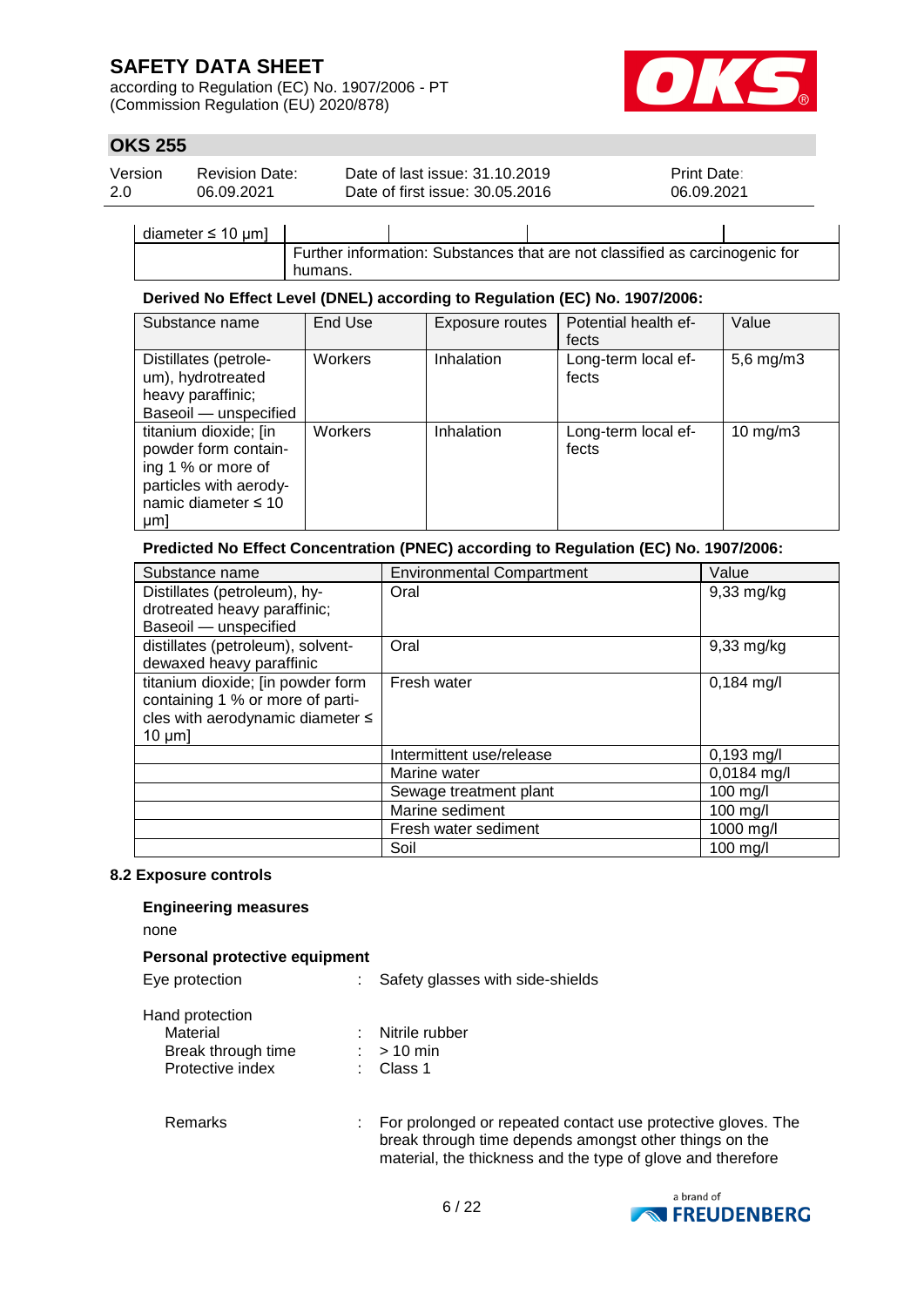according to Regulation (EC) No. 1907/2006 - PT (Commission Regulation (EU) 2020/878)



## **OKS 255**

| Version<br>2.0 | <b>Revision Date:</b><br>06.09.2021 | Date of last issue: 31.10.2019<br>Date of first issue: 30.05.2016                                                                                                                                                                                                                                             | Print Date:<br>06.09.2021 |
|----------------|-------------------------------------|---------------------------------------------------------------------------------------------------------------------------------------------------------------------------------------------------------------------------------------------------------------------------------------------------------------|---------------------------|
|                |                                     | has to be measured for each case.<br>The selected protective gloves have to satisfy the specifica-<br>tions of Regulation (EU) 2016/425 and the standard EN 374<br>derived from it.                                                                                                                           |                           |
|                | Respiratory protection              | Use respiratory protection unless adequate local exhaust<br>ventilation is provided or exposure assessment demonstrates<br>that exposures are within recommended exposure guidelines.                                                                                                                         |                           |
|                | Filter type                         | Filter type A-P                                                                                                                                                                                                                                                                                               |                           |
|                | Protective measures                 | The type of protective equipment must be selected according<br>to the concentration and amount of the dangerous substance<br>at the specific workplace.<br>Choose body protection in relation to its type, to the concen-<br>tration and amount of dangerous substances, and to the spe-<br>cific work-place. |                           |

### **SECTION 9: Physical and chemical properties**

#### **9.1 Information on basic physical and chemical properties**

| Physical state                                              |    | paste                     |
|-------------------------------------------------------------|----|---------------------------|
| Colour                                                      |    | white                     |
| Odour                                                       |    | characteristic            |
| <b>Odour Threshold</b>                                      | ÷. | No data available         |
|                                                             |    |                           |
| Melting point/range                                         |    | No data available         |
| Boiling point/boiling range                                 | t. | Not applicable            |
| Flammability                                                |    | <b>Combustible Solids</b> |
| Upper explosion limit / Upper<br>flammability limit         | t. | No data available         |
| Lower explosion limit / Lower<br>flammability limit         |    | : No data available       |
| Flash point                                                 |    | Not applicable            |
| Auto-ignition temperature                                   |    | No data available         |
| Decomposition temperature<br>Decomposition tempera-<br>ture |    | No data available         |

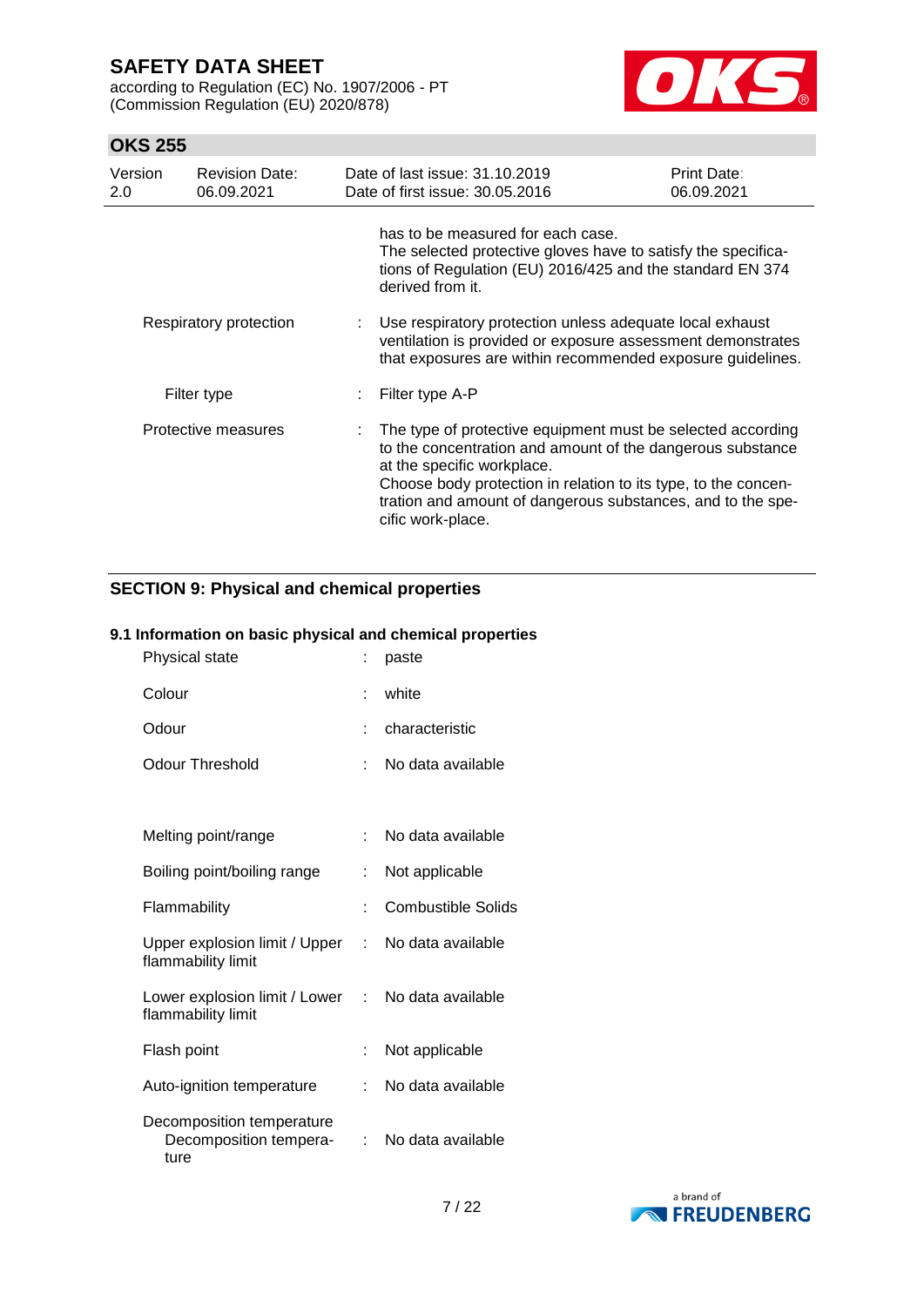according to Regulation (EC) No. 1907/2006 - PT (Commission Regulation (EU) 2020/878)



## **OKS 255**

| Version<br>2.0 |                     | <b>Revision Date:</b><br>06.09.2021 |                           | Date of last issue: 31.10.2019<br>Date of first issue: 30.05.2016    | Print Date:<br>06.09.2021 |
|----------------|---------------------|-------------------------------------|---------------------------|----------------------------------------------------------------------|---------------------------|
|                | pH                  |                                     |                           | Not applicable<br>substance/mixture is non-soluble (in water)        |                           |
|                | Viscosity           | Viscosity, dynamic                  | $\mathbb{R}^{\mathbb{Z}}$ | No data available                                                    |                           |
|                |                     | Viscosity, kinematic                | ÷                         | Not applicable                                                       |                           |
|                | Solubility(ies)     | Water solubility                    |                           | insoluble                                                            |                           |
|                |                     | Solubility in other solvents        | ÷                         | No data available                                                    |                           |
|                | octanol/water       | Partition coefficient: n-           | ÷.                        | No data available                                                    |                           |
|                |                     | Vapour pressure                     | ÷                         | < 0,001 hPa (20 °C)                                                  |                           |
|                |                     | Relative density                    |                           | 0,93(20 °C)<br>Reference substance: Water<br>The value is calculated |                           |
|                | Density             |                                     |                           | $0,93$ g/cm3<br>(20 °C)                                              |                           |
|                | <b>Bulk density</b> |                                     |                           | No data available                                                    |                           |
|                |                     | Relative vapour density             | ÷                         | No data available                                                    |                           |
|                |                     | 9.2 Other information               |                           |                                                                      |                           |
|                | <b>Explosives</b>   |                                     |                           | Not explosive                                                        |                           |
|                |                     | Oxidizing properties                |                           | No data available                                                    |                           |
|                | Self-ignition       |                                     |                           | No data available                                                    |                           |
|                |                     | Metal corrosion rate                |                           | Not corrosive to metals                                              |                           |
|                |                     | Evaporation rate                    |                           | No data available                                                    |                           |
|                |                     | Sublimation point                   |                           | No data available                                                    |                           |

# **SECTION 10: Stability and reactivity**

#### **10.1 Reactivity**

No hazards to be specially mentioned.

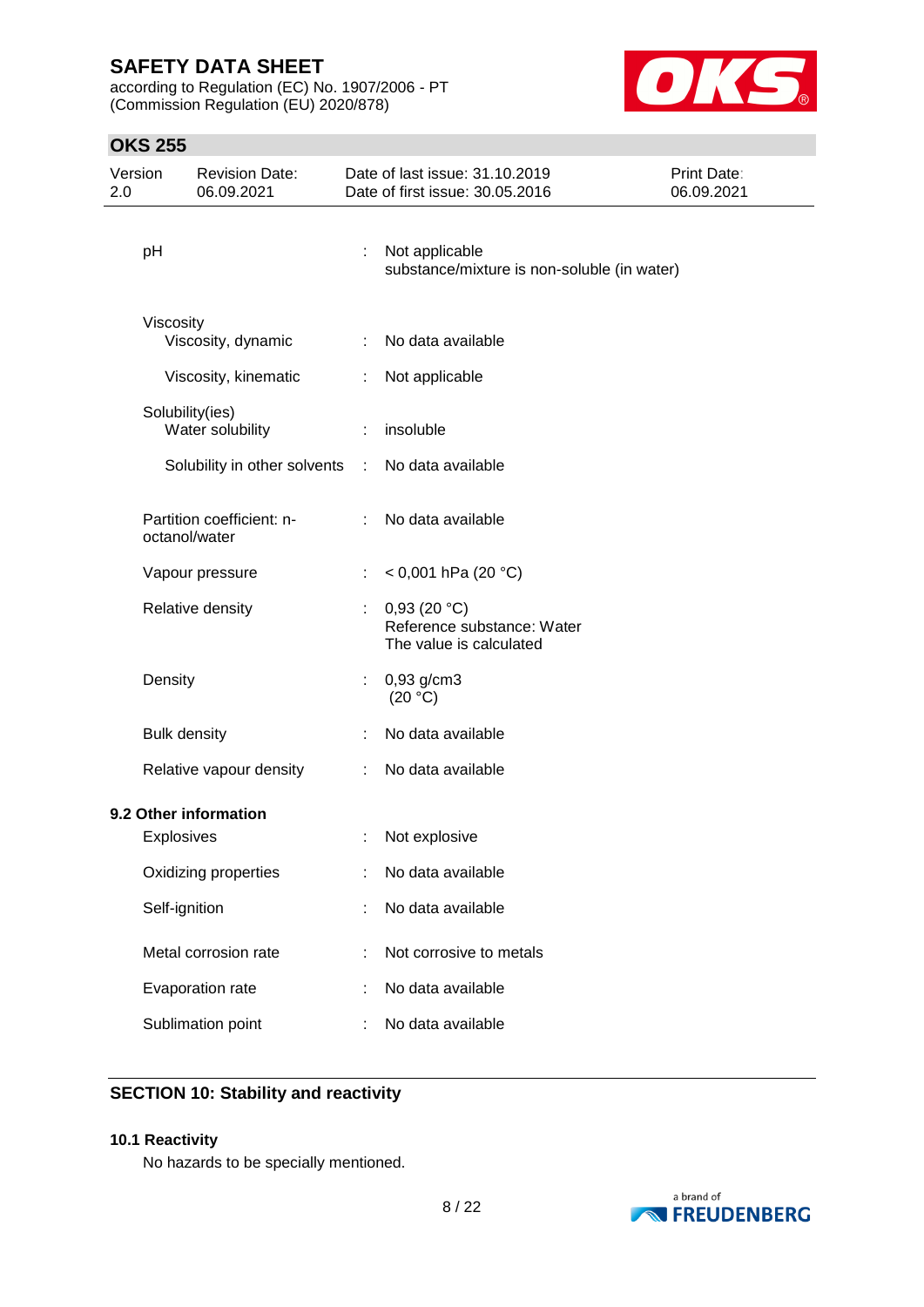according to Regulation (EC) No. 1907/2006 - PT (Commission Regulation (EU) 2020/878)



# **OKS 255**

| Version | <b>Revision Date:</b> | Date of last issue: 31.10.2019  | <b>Print Date:</b> |
|---------|-----------------------|---------------------------------|--------------------|
| 2.0     | 06.09.2021            | Date of first issue: 30.05.2016 | 06.09.2021         |

#### **10.2 Chemical stability**

Stable under normal conditions.

## **10.3 Possibility of hazardous reactions**

| No dangerous reaction known under conditions of normal use.<br>Hazardous reactions |  |
|------------------------------------------------------------------------------------|--|
|------------------------------------------------------------------------------------|--|

### **10.4 Conditions to avoid**

Conditions to avoid : No conditions to be specially mentioned.

#### **10.5 Incompatible materials**

Materials to avoid : No materials to be especially mentioned.

### **10.6 Hazardous decomposition products**

No decomposition if stored and applied as directed.

### **SECTION 11: Toxicological information**

#### **11.1 Information on toxicological effects**

| <b>Acute toxicity</b>                        |                                                                                                                                                                                                                                                                                                                                                                                                                                                               |
|----------------------------------------------|---------------------------------------------------------------------------------------------------------------------------------------------------------------------------------------------------------------------------------------------------------------------------------------------------------------------------------------------------------------------------------------------------------------------------------------------------------------|
| <b>Product:</b>                              |                                                                                                                                                                                                                                                                                                                                                                                                                                                               |
| Acute inhalation toxicity                    | : Remarks: This information is not available.                                                                                                                                                                                                                                                                                                                                                                                                                 |
| <b>Components:</b>                           |                                                                                                                                                                                                                                                                                                                                                                                                                                                               |
| Kaolin, calcined:                            |                                                                                                                                                                                                                                                                                                                                                                                                                                                               |
| Acute inhalation toxicity                    | : Assessment: The substance or mixture is classified as specific<br>target organ toxicant, single exposure, category 3 with respira-<br>tory tract irritation.                                                                                                                                                                                                                                                                                                |
| 2,5-bis(tert-nonyldithio)-1,3,4-thiadiazole: |                                                                                                                                                                                                                                                                                                                                                                                                                                                               |
| Acute oral toxicity                          | LD50 (Rat): $> 10.000$ mg/kg<br>$\mathcal{I}^{\mathcal{I}^{\mathcal{I}^{\mathcal{I}^{\mathcal{I}^{\mathcal{I}^{\mathcal{I}^{\mathcal{I}^{\mathcal{I}^{\mathcal{I}^{\mathcal{I}^{\mathcal{I}^{\mathcal{I}^{\mathcal{I}^{\mathcal{I}^{\mathcal{I}^{\mathcal{I}^{\mathcal{I}^{\mathcal{I}^{\mathcal{I}^{\mathcal{I}^{\mathcal{I}^{\mathcal{I}^{\mathcal{I}^{\mathcal{I}^{\mathcal{I}^{\mathcal{I}^{\mathcal{I}^{\mathcal{I}^{\mathcal{I}^{\mathcal{I}^{\mathcal$ |
| Acute dermal toxicity                        | : LD50 (Rabbit): $> 2.000$ mg/kg                                                                                                                                                                                                                                                                                                                                                                                                                              |
|                                              | Distillates (petroleum), hydrotreated heavy paraffinic; Baseoil - unspecified:                                                                                                                                                                                                                                                                                                                                                                                |
| Acute oral toxicity                          | : LD50 (Rat): $>$ 5.000 mg/kg<br>Method: OECD Test Guideline 401<br>GLP: yes                                                                                                                                                                                                                                                                                                                                                                                  |
| Acute inhalation toxicity                    | : $LC50$ (Rat): $> 5,53$ mg/l<br>Exposure time: 4 h<br>Test atmosphere: dust/mist<br>Method: OECD Test Guideline 403<br>Assessment: The substance or mixture has no acute inhala-<br>tion toxicity                                                                                                                                                                                                                                                            |

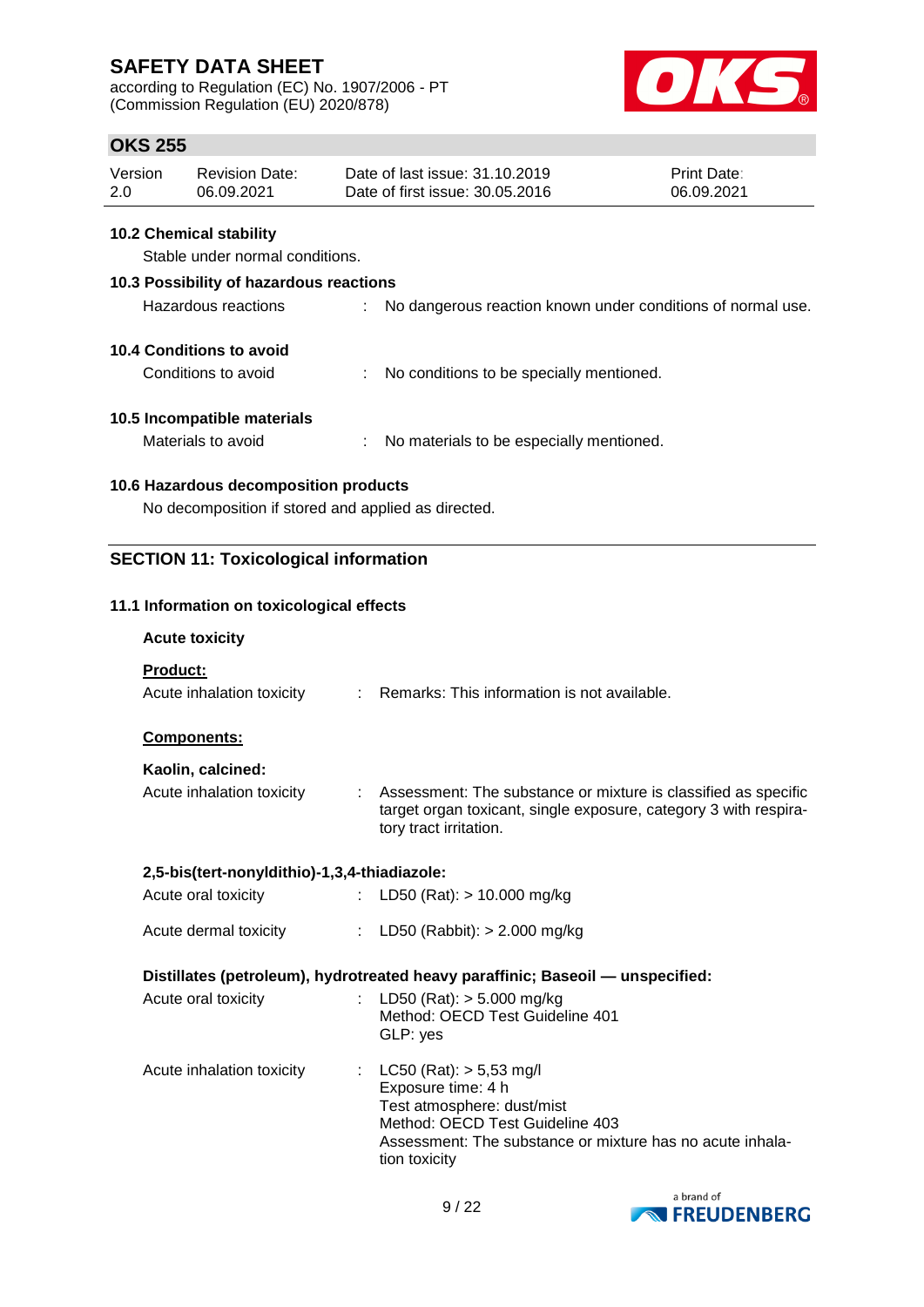according to Regulation (EC) No. 1907/2006 - PT (Commission Regulation (EU) 2020/878)



## **OKS 255**

| Version<br>2.0       | <b>Revision Date:</b><br>06.09.2021 |                | Date of last issue: 31.10.2019<br>Date of first issue: 30.05.2016                      | Print Date:<br>06.09.2021 |
|----------------------|-------------------------------------|----------------|----------------------------------------------------------------------------------------|---------------------------|
|                      |                                     |                |                                                                                        |                           |
|                      | Acute dermal toxicity               |                | : LD50 (Rabbit): $> 5.000$ mg/kg<br>Method: OECD Test Guideline 402                    |                           |
|                      |                                     |                | distillates (petroleum), solvent-dewaxed heavy paraffinic:                             |                           |
|                      | Acute oral toxicity                 |                | : LD50 (Rat): $>$ 5.000 mg/kg<br>Method: OECD Test Guideline 401                       |                           |
|                      | Acute dermal toxicity               |                | : LD50 (Rabbit): $> 5.000$ mg/kg<br>Method: OECD Test Guideline 402                    |                           |
|                      | diameter $\leq 10$ µm]:             |                | titanium dioxide; [in powder form containing 1 % or more of particles with aerodynamic |                           |
|                      | Acute oral toxicity                 |                | : LD50 (Rat): $> 5.000$ mg/kg<br>Method: OECD Test Guideline 401<br>GLP: yes           |                           |
|                      | Acute inhalation toxicity           | $\mathbb{R}^n$ | $(Rat):$ > 5,09 mg/l<br>Method: OECD Test Guideline 403<br>GLP: no                     |                           |
|                      | <b>Skin corrosion/irritation</b>    |                |                                                                                        |                           |
| Product:             |                                     |                |                                                                                        |                           |
| Remarks              |                                     |                | This information is not available.                                                     |                           |
|                      | Components:                         |                |                                                                                        |                           |
|                      | Kaolin, calcined:                   |                |                                                                                        |                           |
| Result               |                                     |                | Repeated exposure may cause skin dryness or cracking.                                  |                           |
|                      |                                     |                | Distillates (petroleum), hydrotreated heavy paraffinic; Baseoil - unspecified:         |                           |
|                      |                                     |                |                                                                                        |                           |
| Species              | Assessment                          |                | Rabbit<br>No skin irritation                                                           |                           |
| Method               |                                     |                | <b>OECD Test Guideline 404</b>                                                         |                           |
|                      |                                     |                |                                                                                        |                           |
| Result<br><b>GLP</b> |                                     |                | No skin irritation<br>yes                                                              |                           |
|                      |                                     |                |                                                                                        |                           |
|                      |                                     |                | distillates (petroleum), solvent-dewaxed heavy paraffinic:                             |                           |
| Species              |                                     |                | Rabbit                                                                                 |                           |
|                      | Assessment                          |                | No skin irritation                                                                     |                           |
| Method               |                                     |                | <b>OECD Test Guideline 404</b>                                                         |                           |
| Result               |                                     |                | No skin irritation                                                                     |                           |
| <b>GLP</b>           |                                     |                | yes                                                                                    |                           |
|                      | diameter $\leq 10$ µm]:             |                | titanium dioxide; [in powder form containing 1 % or more of particles with aerodynamic |                           |
| Species              |                                     |                | Rabbit                                                                                 |                           |
|                      |                                     |                |                                                                                        |                           |

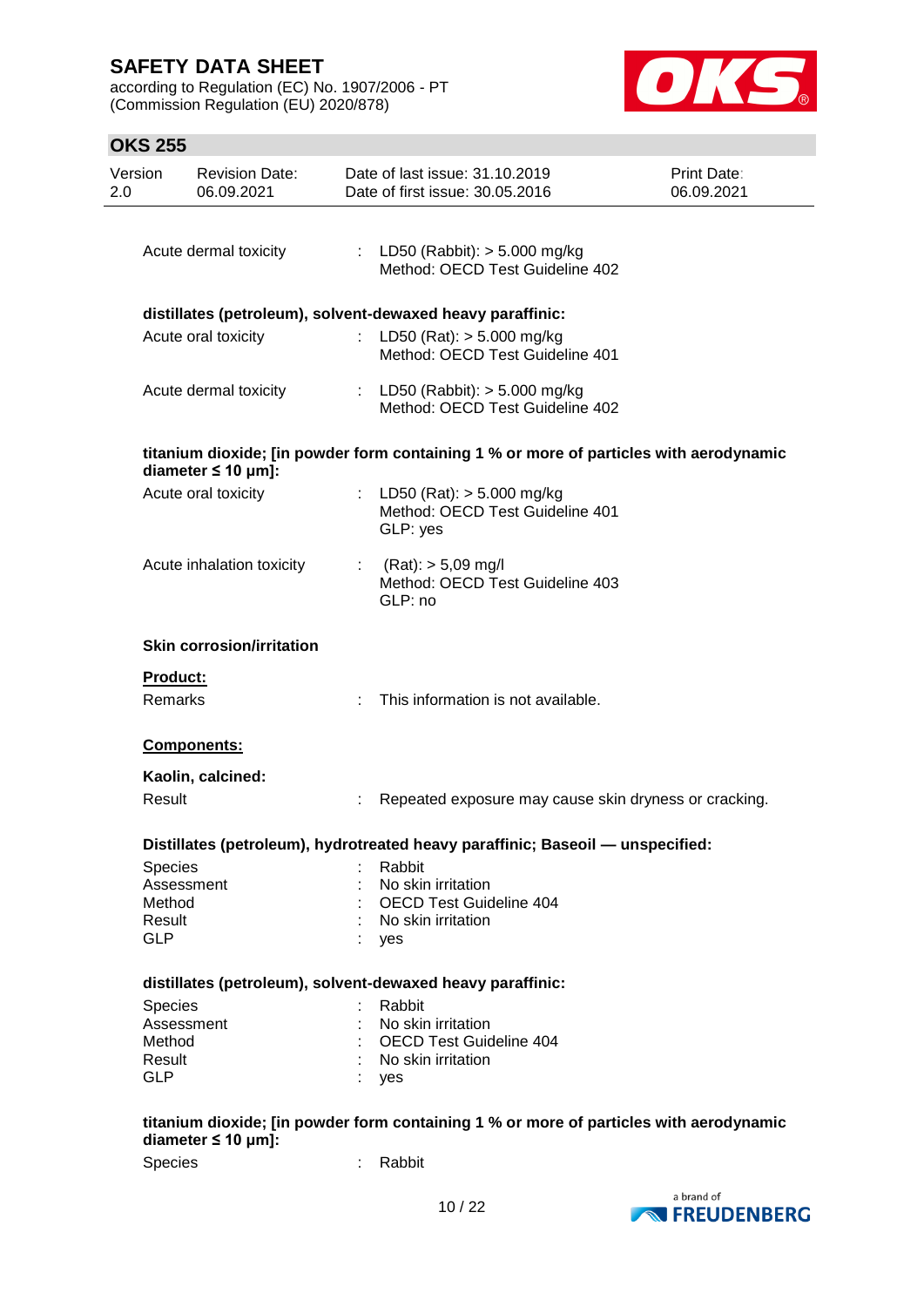according to Regulation (EC) No. 1907/2006 - PT (Commission Regulation (EU) 2020/878)



## **OKS 255**

| Version<br>2.0 |                                              | <b>Revision Date:</b><br>06.09.2021      |    | Date of last issue: 31.10.2019<br>Date of first issue: 30.05.2016                      | <b>Print Date:</b><br>06.09.2021 |  |
|----------------|----------------------------------------------|------------------------------------------|----|----------------------------------------------------------------------------------------|----------------------------------|--|
|                | Assessment<br>Method<br>Result<br><b>GLP</b> |                                          |    | No skin irritation<br><b>OECD Test Guideline 404</b><br>No skin irritation<br>no       |                                  |  |
|                |                                              | Serious eye damage/eye irritation        |    |                                                                                        |                                  |  |
|                | Product:                                     |                                          |    |                                                                                        |                                  |  |
|                | <b>Remarks</b>                               |                                          |    | : This information is not available.                                                   |                                  |  |
|                |                                              | Components:                              |    |                                                                                        |                                  |  |
|                |                                              | Kaolin, calcined:                        |    |                                                                                        |                                  |  |
|                | Result                                       |                                          | t. | Irritating to eyes.                                                                    |                                  |  |
|                |                                              |                                          |    | Distillates (petroleum), hydrotreated heavy paraffinic; Baseoil — unspecified:         |                                  |  |
|                | <b>Species</b>                               |                                          |    | Rabbit                                                                                 |                                  |  |
|                | Assessment                                   |                                          |    | No eye irritation                                                                      |                                  |  |
|                | Method                                       |                                          |    | <b>OECD Test Guideline 405</b>                                                         |                                  |  |
|                | Result                                       |                                          |    | No eye irritation                                                                      |                                  |  |
|                | <b>GLP</b>                                   |                                          |    | yes                                                                                    |                                  |  |
|                |                                              |                                          |    | distillates (petroleum), solvent-dewaxed heavy paraffinic:                             |                                  |  |
|                | Species                                      |                                          |    | Rabbit                                                                                 |                                  |  |
|                | Assessment                                   |                                          |    | No eye irritation                                                                      |                                  |  |
|                | Method                                       |                                          |    | <b>OECD Test Guideline 405</b>                                                         |                                  |  |
|                | Result<br><b>GLP</b>                         |                                          |    | No eye irritation<br>yes                                                               |                                  |  |
|                |                                              | diameter $\leq 10$ µm]:                  |    | titanium dioxide; [in powder form containing 1 % or more of particles with aerodynamic |                                  |  |
|                | Species                                      |                                          |    | : Rabbit                                                                               |                                  |  |
|                | Assessment                                   |                                          |    | No eye irritation                                                                      |                                  |  |
|                | Method                                       |                                          |    | OECD Test Guideline 405                                                                |                                  |  |
|                | Result                                       |                                          |    | No eye irritation                                                                      |                                  |  |
|                |                                              | <b>Respiratory or skin sensitisation</b> |    |                                                                                        |                                  |  |
|                | Product:                                     |                                          |    |                                                                                        |                                  |  |
|                | <b>Remarks</b>                               |                                          |    | This information is not available.                                                     |                                  |  |
|                |                                              | Components:                              |    |                                                                                        |                                  |  |
|                |                                              |                                          |    | Distillates (petroleum), hydrotreated heavy paraffinic; Baseoil - unspecified:         |                                  |  |
|                | Species                                      |                                          |    | Guinea pig                                                                             |                                  |  |
|                | Assessment                                   |                                          |    | Does not cause skin sensitisation.                                                     |                                  |  |
|                | Method                                       |                                          |    | <b>OECD Test Guideline 406</b>                                                         |                                  |  |
|                | Result                                       |                                          |    | Does not cause skin sensitisation.                                                     |                                  |  |
|                |                                              |                                          |    |                                                                                        |                                  |  |

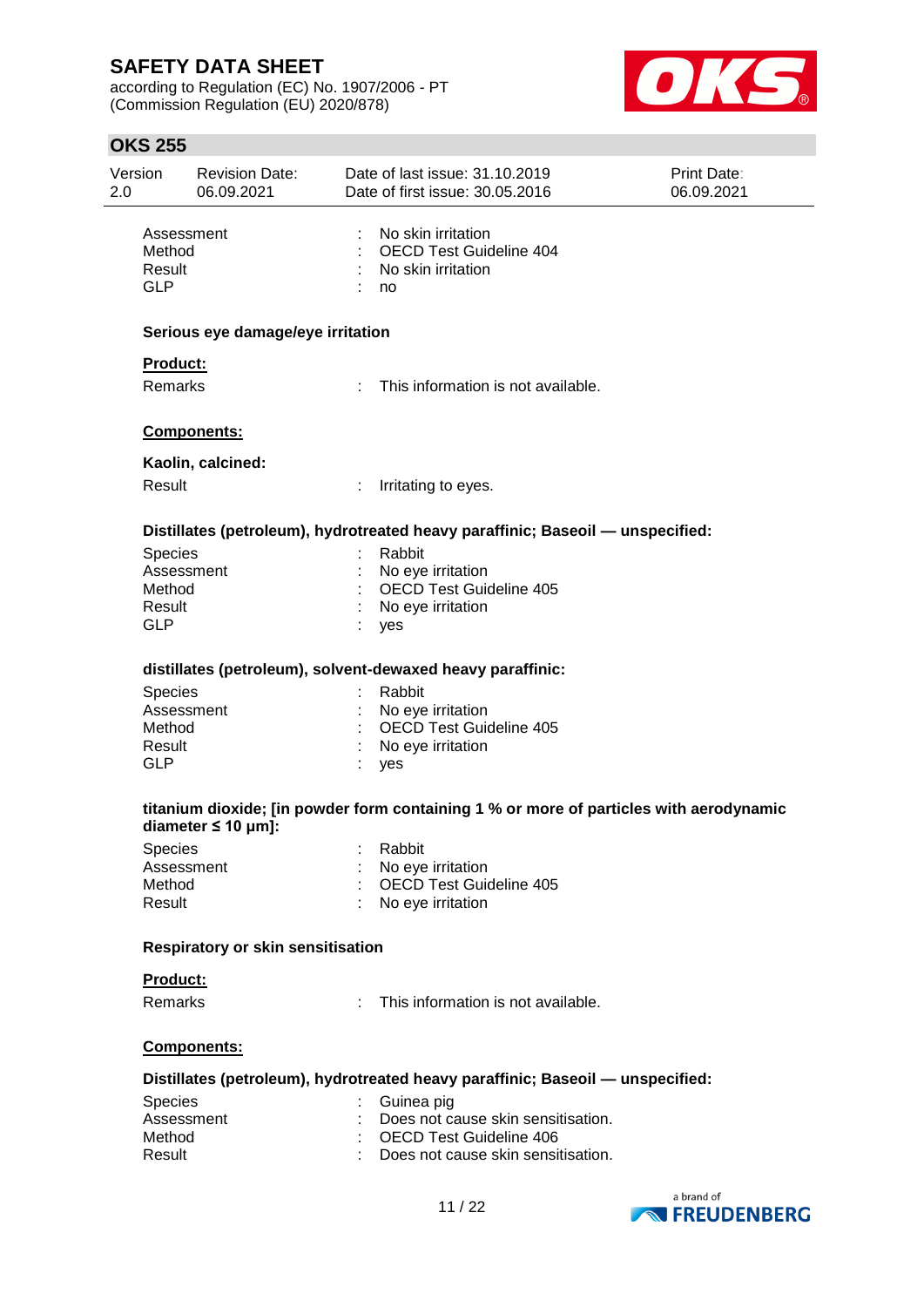according to Regulation (EC) No. 1907/2006 - PT (Commission Regulation (EU) 2020/878)



## **OKS 255**

| Version | <b>Revision Date:</b> | Date of last issue: 31.10.2019  | <b>Print Date:</b> |
|---------|-----------------------|---------------------------------|--------------------|
| 2.0     | 06.09.2021            | Date of first issue: 30.05.2016 | 06.09.2021         |
|         |                       |                                 |                    |

GLP : yes

#### **distillates (petroleum), solvent-dewaxed heavy paraffinic:**

| <b>Species</b> | $\therefore$ Guinea pig              |
|----------------|--------------------------------------|
| Assessment     | : Does not cause skin sensitisation. |
| Method         | : OECD Test Guideline 406            |
| Result         | : Does not cause skin sensitisation. |
| GLP            | : yes                                |
|                |                                      |

#### **titanium dioxide; [in powder form containing 1 % or more of particles with aerodynamic diameter ≤ 10 μm]:**

| <b>Species</b> | : Mouse                              |
|----------------|--------------------------------------|
| Assessment     | : Does not cause skin sensitisation. |
| Method         | : OECD Test Guideline 429            |
| Result         | : Does not cause skin sensitisation. |

#### **Germ cell mutagenicity**

## **Product:**

| Genotoxicity in vitro | Remarks: No data available |
|-----------------------|----------------------------|
| Genotoxicity in vivo  | Remarks: No data available |

#### **Components:**

|                       | distillates (petroleum), solvent-dewaxed heavy paraffinic:                                                                                                  |  |
|-----------------------|-------------------------------------------------------------------------------------------------------------------------------------------------------------|--|
| Genotoxicity in vitro | : Test system: Salmonella typhimurium<br>Metabolic activation: with and without metabolic activation<br>Method: OECD Test Guideline 471<br>Result: negative |  |
| Genotoxicity in vivo  | Species: Mouse<br>Application Route: Oral<br>Method: OECD Test Guideline 474                                                                                |  |

#### **titanium dioxide; [in powder form containing 1 % or more of particles with aerodynamic diameter ≤ 10 μm]:**

Result: negative

| Germ cell mutagenicity-As- | Tests on bacterial or mammalian cell cultures did not show |
|----------------------------|------------------------------------------------------------|
| sessment                   | mutagenic effects.                                         |

#### **Carcinogenicity**

#### **Product:**

| Remarks | No data available |
|---------|-------------------|
|         |                   |

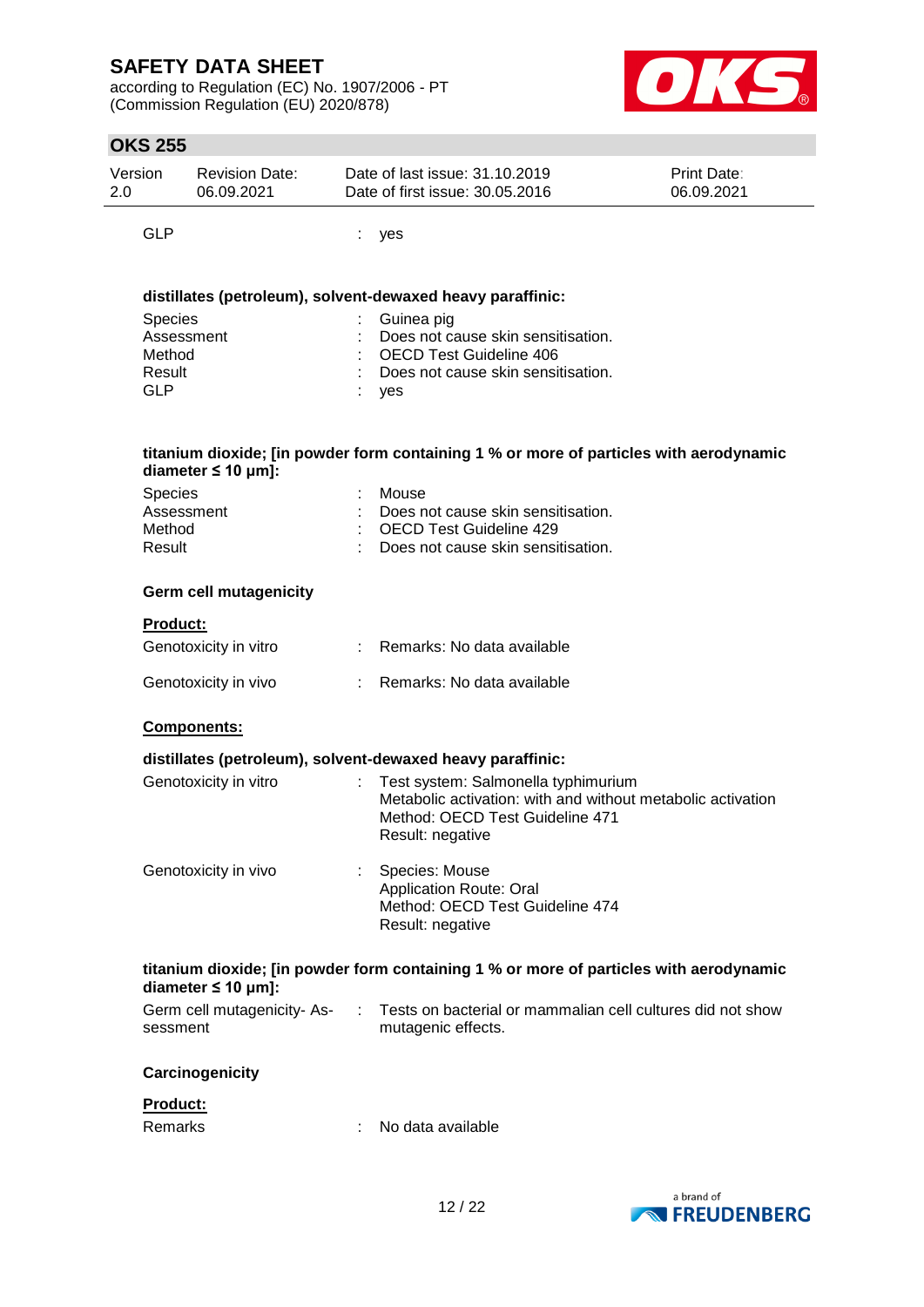according to Regulation (EC) No. 1907/2006 - PT (Commission Regulation (EU) 2020/878)



## **OKS 255**

| Version | <b>Revision Date:</b> | Date of last issue: 31.10.2019  | <b>Print Date:</b> |
|---------|-----------------------|---------------------------------|--------------------|
| 2.0     | 06.09.2021            | Date of first issue: 30.05.2016 | 06.09.2021         |

#### **Components:**

#### **Distillates (petroleum), hydrotreated heavy paraffinic; Baseoil — unspecified:**

| Carcinogenicity - Assess- | Not classifiable as a human carcinogen. |
|---------------------------|-----------------------------------------|
| ment                      |                                         |

#### **distillates (petroleum), solvent-dewaxed heavy paraffinic:**

| : Mouse                   |
|---------------------------|
| : Dermal                  |
| : OECD Test Guideline 451 |
| $:$ negative              |
|                           |

#### **titanium dioxide; [in powder form containing 1 % or more of particles with aerodynamic diameter ≤ 10 μm]:**

| Carcinogenicity - Assess- | No evidence of carcinogenicity in animal studies. |
|---------------------------|---------------------------------------------------|
| ment                      |                                                   |

#### **Reproductive toxicity**

#### **Product:**

| Effects on fertility               | : Remarks: No data available |
|------------------------------------|------------------------------|
| Effects on foetal develop-<br>ment | Remarks: No data available   |

#### **Components:**

#### **Distillates (petroleum), hydrotreated heavy paraffinic; Baseoil — unspecified:**

| Reproductive toxicity - As- | $\therefore$ - Fertility -  |
|-----------------------------|-----------------------------|
| sessment                    | No toxicity to reproduction |

#### **distillates (petroleum), solvent-dewaxed heavy paraffinic:**

| Effects on foetal develop-<br>ment | : Species: Rat<br>Application Route: Dermal<br>General Toxicity Maternal: NOAEL: 30 mg/kg body weight<br>Developmental Toxicity: NOAEL: 30 mg/kg body weight |
|------------------------------------|--------------------------------------------------------------------------------------------------------------------------------------------------------------|
|                                    | Method: OECD Test Guideline 414                                                                                                                              |

#### **titanium dioxide; [in powder form containing 1 % or more of particles with aerodynamic diameter ≤ 10 μm]:**

| Reproductive toxicity - As- | $\therefore$ - Fertility -                        |
|-----------------------------|---------------------------------------------------|
| sessment                    | No toxicity to reproduction<br>- Teratogenicity - |
|                             | No effects on or via lactation                    |

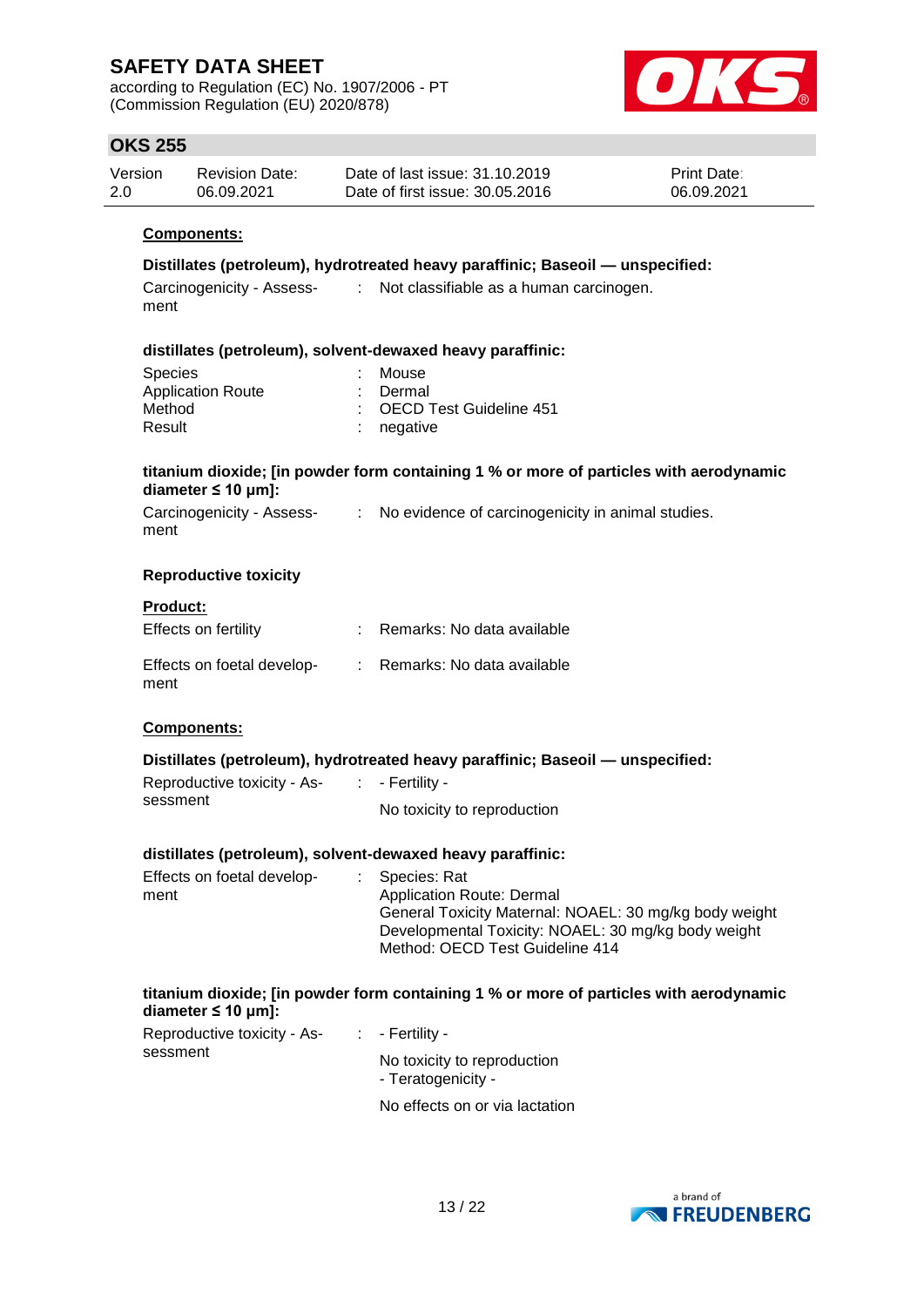according to Regulation (EC) No. 1907/2006 - PT (Commission Regulation (EU) 2020/878)



## **OKS 255**

| 2.0 | Version         | <b>Revision Date:</b><br>06.09.2021   | Date of last issue: 31.10.2019<br>Date of first issue: 30.05.2016                                                                                            | Print Date:<br>06.09.2021 |
|-----|-----------------|---------------------------------------|--------------------------------------------------------------------------------------------------------------------------------------------------------------|---------------------------|
|     |                 | <b>STOT - single exposure</b>         |                                                                                                                                                              |                           |
|     |                 | Components:                           |                                                                                                                                                              |                           |
|     |                 | Kaolin, calcined:                     |                                                                                                                                                              |                           |
|     |                 | Exposure routes<br>Assessment         | Inhalation<br>The substance or mixture is classified as specific target organ<br>toxicant, single exposure, category 3 with respiratory tract<br>irritation. |                           |
|     |                 | diameter $\leq 10$ µm]:               | titanium dioxide; [in powder form containing 1 % or more of particles with aerodynamic                                                                       |                           |
|     |                 | Assessment                            | The substance or mixture is not classified as specific target<br>organ toxicant, single exposure.                                                            |                           |
|     |                 | <b>STOT - repeated exposure</b>       |                                                                                                                                                              |                           |
|     |                 | Components:                           |                                                                                                                                                              |                           |
|     |                 | diameter $\leq 10$ µm]:               | titanium dioxide; [in powder form containing 1 % or more of particles with aerodynamic                                                                       |                           |
|     |                 | Assessment                            | The substance or mixture is not classified as specific target<br>organ toxicant, repeated exposure.                                                          |                           |
|     |                 | <b>Repeated dose toxicity</b>         |                                                                                                                                                              |                           |
|     | <b>Product:</b> |                                       |                                                                                                                                                              |                           |
|     | Remarks         |                                       | This information is not available.                                                                                                                           |                           |
|     |                 | <b>Aspiration toxicity</b>            |                                                                                                                                                              |                           |
|     | Product:        | This information is not available.    |                                                                                                                                                              |                           |
|     |                 | <b>Components:</b>                    |                                                                                                                                                              |                           |
|     |                 |                                       | Distillates (petroleum), hydrotreated heavy paraffinic; Baseoil — unspecified:                                                                               |                           |
|     |                 | No aspiration toxicity classification |                                                                                                                                                              |                           |
|     |                 |                                       | distillates (petroleum), solvent-dewaxed heavy paraffinic:                                                                                                   |                           |
|     |                 | No aspiration toxicity classification |                                                                                                                                                              |                           |
|     |                 | diameter $\leq 10$ µm]:               | titanium dioxide; [in powder form containing 1 % or more of particles with aerodynamic                                                                       |                           |
|     |                 | No aspiration toxicity classification |                                                                                                                                                              |                           |
|     |                 | <b>Further information</b>            |                                                                                                                                                              |                           |
|     | <b>Product:</b> |                                       |                                                                                                                                                              |                           |



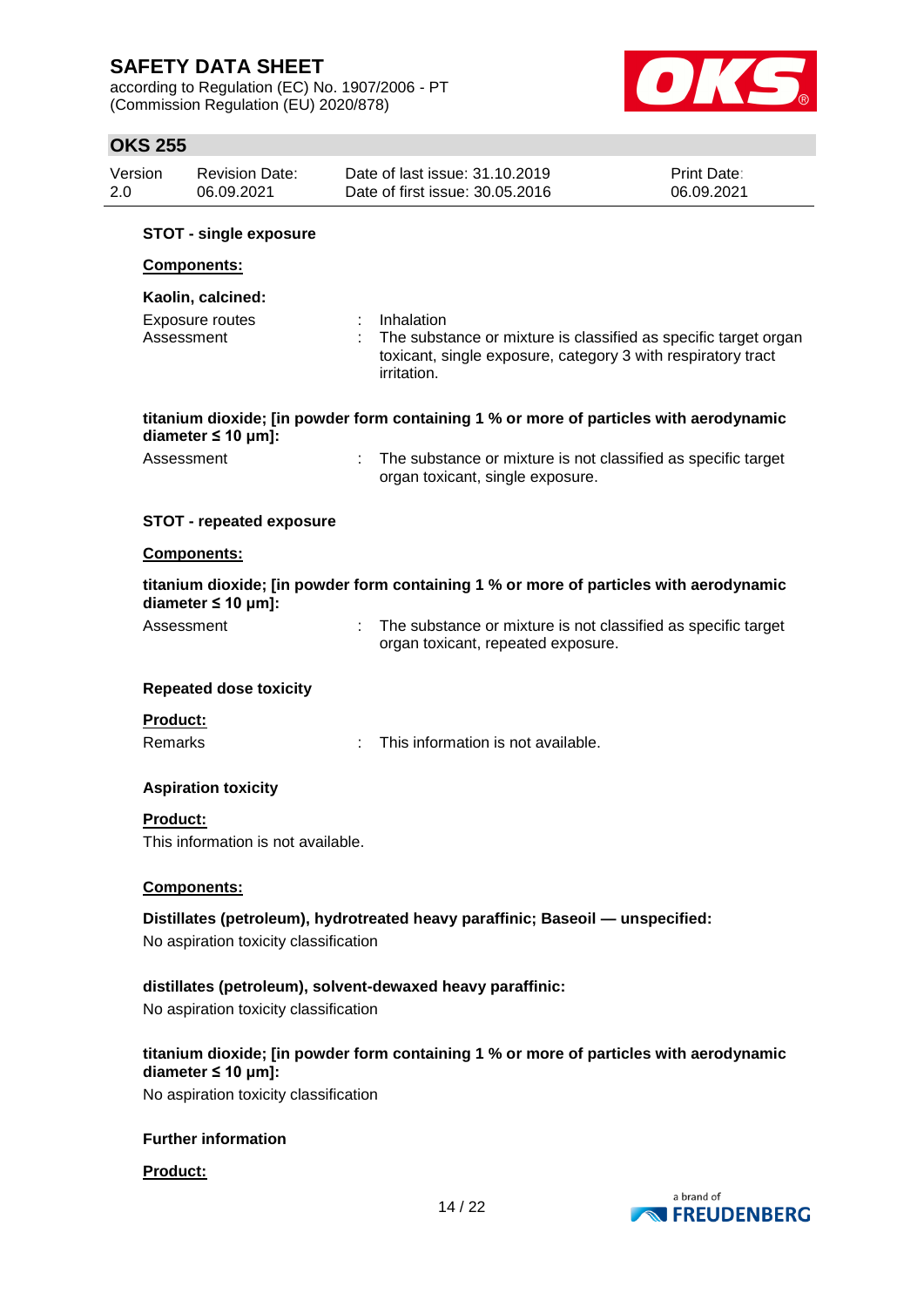according to Regulation (EC) No. 1907/2006 - PT (Commission Regulation (EU) 2020/878)



# **OKS 255**

| Version | <b>Revision Date:</b> | Date of last issue: 31.10.2019                                                                    | <b>Print Date:</b> |
|---------|-----------------------|---------------------------------------------------------------------------------------------------|--------------------|
| 2.0     | 06.09.2021            | Date of first issue: 30.05.2016                                                                   | 06.09.2021         |
| Remarks |                       | : Information given is based on data on the components and<br>the toxicology of similar products. |                    |

# **SECTION 12: Ecological information**

### **12.1 Toxicity**

| Product:                                                                         |                           |                                                                                                                                                         |
|----------------------------------------------------------------------------------|---------------------------|---------------------------------------------------------------------------------------------------------------------------------------------------------|
| Toxicity to fish                                                                 |                           | Remarks: No data available                                                                                                                              |
| Toxicity to daphnia and other :<br>aquatic invertebrates                         |                           | Remarks: No data available                                                                                                                              |
| Toxicity to algae/aquatic<br>plants                                              | $\mathbb{R}^{\mathbb{Z}}$ | Remarks: No data available                                                                                                                              |
| Toxicity to microorganisms                                                       |                           | Remarks: No data available                                                                                                                              |
| <b>Components:</b>                                                               |                           |                                                                                                                                                         |
| 2,5-bis(tert-nonyldithio)-1,3,4-thiadiazole:                                     |                           |                                                                                                                                                         |
| Toxicity to fish                                                                 |                           | LC50 (Fish): > 10 - 100 mg/l<br>Exposure time: 96 h                                                                                                     |
| aquatic invertebrates                                                            |                           | Toxicity to daphnia and other : (Daphnia magna (Water flea)): > 10 - 100 mg/l<br>Exposure time: 48 h                                                    |
| Toxicity to algae/aquatic<br>plants                                              |                           | : EC50 : > 10 - 100 mg/l<br>Exposure time: 72 h                                                                                                         |
|                                                                                  |                           | Distillates (petroleum), hydrotreated heavy paraffinic; Baseoil — unspecified:                                                                          |
| Toxicity to fish                                                                 |                           | LC50 (Pimephales promelas (fathead minnow)): > 100 mg/l<br>Exposure time: 96 h<br>Test Type: static test<br>Method: OECD Test Guideline 203<br>GLP: yes |
| Toxicity to daphnia and other :<br>aquatic invertebrates                         |                           | EC50 (Daphnia magna (Water flea)): > 10.000 mg/l<br>Exposure time: 48 h<br>Test Type: Immobilization<br>Method: OECD Test Guideline 202<br>GLP: yes     |
| Toxicity to daphnia and other :<br>aquatic invertebrates (Chron-<br>ic toxicity) |                           | NOEC: 10 mg/l<br>Exposure time: 21 d<br>Species: Daphnia magna (Water flea)<br>Test Type: semi-static test<br>Method: OECD Test Guideline 211           |

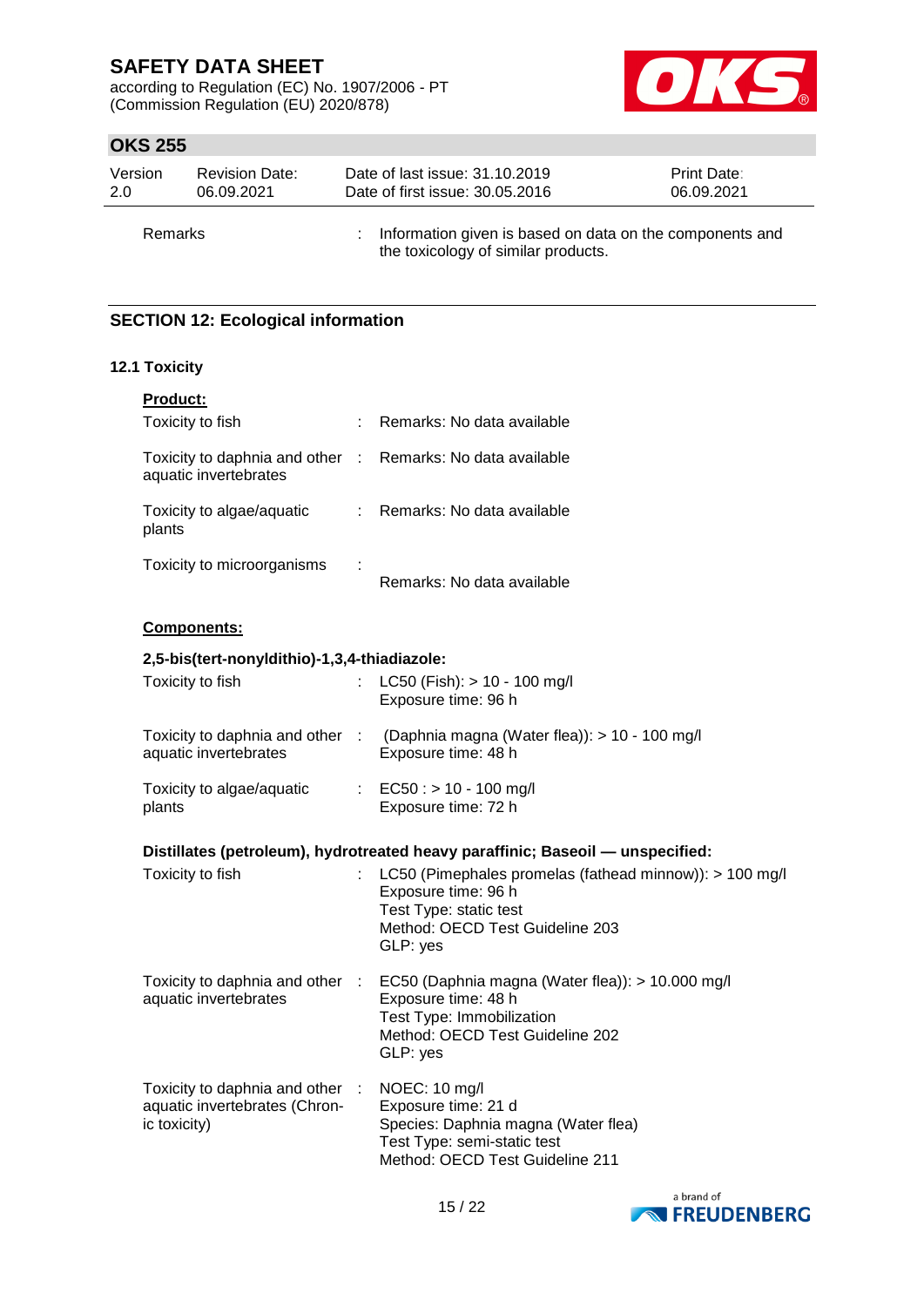according to Regulation (EC) No. 1907/2006 - PT (Commission Regulation (EU) 2020/878)



# **OKS 255**

| טנג באו        |                                                                  |                                                                                                                                                         |                           |
|----------------|------------------------------------------------------------------|---------------------------------------------------------------------------------------------------------------------------------------------------------|---------------------------|
| Version<br>2.0 | <b>Revision Date:</b><br>06.09.2021                              | Date of last issue: 31.10.2019<br>Date of first issue: 30.05.2016                                                                                       | Print Date:<br>06.09.2021 |
|                |                                                                  | GLP: yes                                                                                                                                                |                           |
|                |                                                                  | distillates (petroleum), solvent-dewaxed heavy paraffinic:                                                                                              |                           |
|                | Toxicity to fish                                                 | LC50 (Pimephales promelas (fathead minnow)): > 100 mg/l<br>Exposure time: 96 h<br>Test Type: static test<br>Method: OECD Test Guideline 203<br>GLP: yes |                           |
|                | Toxicity to daphnia and other :<br>aquatic invertebrates         | EC50 (Daphnia magna (Water flea)): > 10.000 mg/l<br>Exposure time: 48 h<br>Test Type: static test<br>Method: OECD Test Guideline 202                    |                           |
| plants         | Toxicity to algae/aquatic                                        | NOEC (Pseudokirchneriella subcapitata (green algae)): > 100<br>mg/l<br>Exposure time: 72 h<br>Test Type: static test<br>Method: OECD Test Guideline 201 |                           |
| ic toxicity)   | Toxicity to daphnia and other :<br>aquatic invertebrates (Chron- | NOEC: 10 mg/l<br>Exposure time: 21 d<br>Species: Daphnia magna (Water flea)                                                                             |                           |
|                | diameter $\leq 10$ µm]:                                          | titanium dioxide; [in powder form containing 1 % or more of particles with aerodynamic                                                                  |                           |
|                | Toxicity to fish                                                 | LC50 (Oncorhynchus mykiss (rainbow trout)): > 100 mg/l<br>Exposure time: 96 h<br>Test Type: static test<br>Method: OECD Test Guideline 203              |                           |
|                | Toxicity to daphnia and other :<br>aquatic invertebrates         | LC50 (Daphnia magna (Water flea)): > 100 mg/l<br>Exposure time: 48 h<br>Test Type: static test<br>Method: OECD Test Guideline 202                       |                           |
|                | 12.2 Persistence and degradability                               |                                                                                                                                                         |                           |

### **Product:**

| Biodegradability                                                | : Remarks: No data available |
|-----------------------------------------------------------------|------------------------------|
| Physico-chemical removabil- : Remarks: No data available<br>ity |                              |

### **Components:**

#### **2,5-bis(tert-nonyldithio)-1,3,4-thiadiazole:**

Biodegradability : Result: Not readily biodegradable.

#### **Distillates (petroleum), hydrotreated heavy paraffinic; Baseoil — unspecified:**

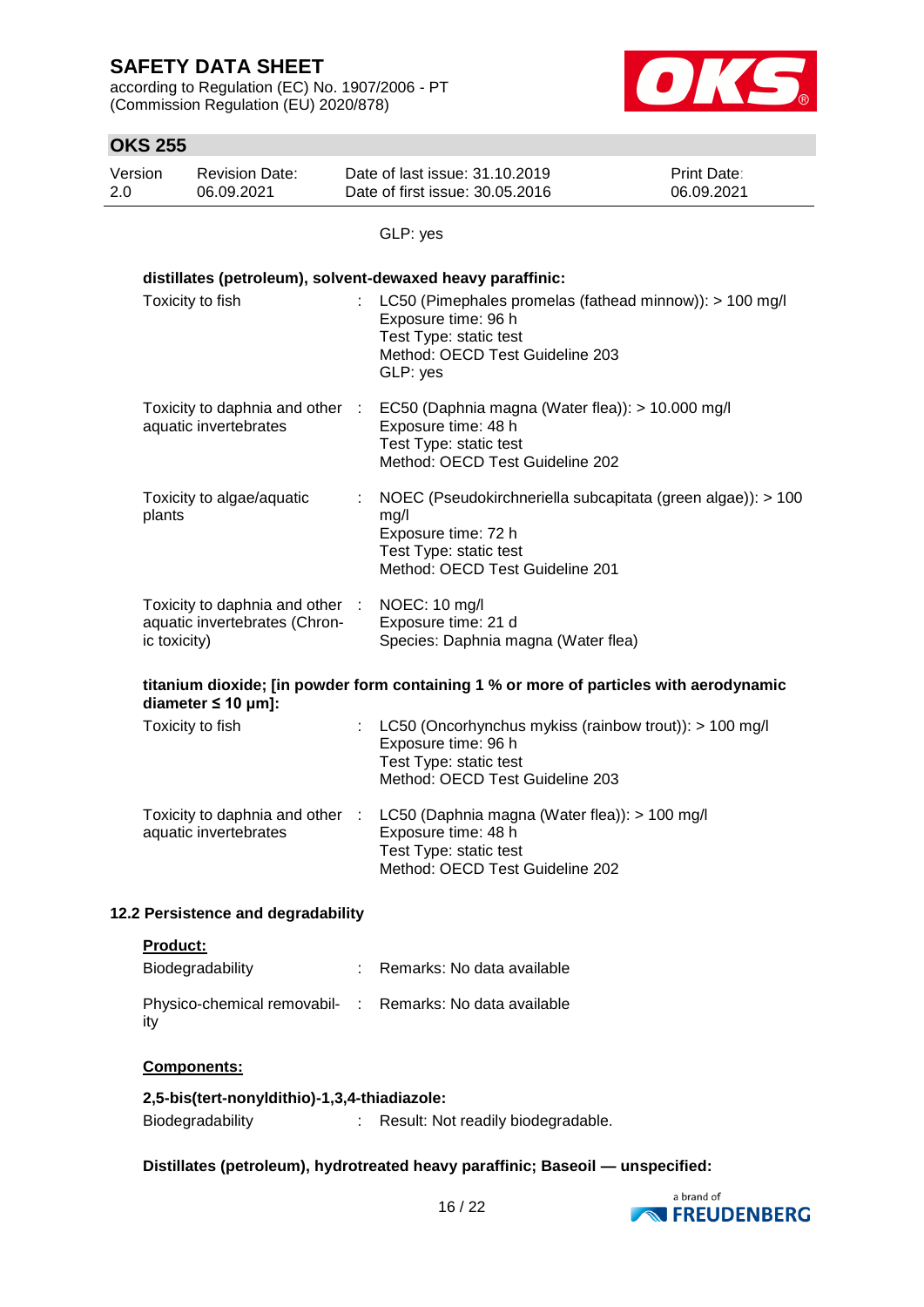according to Regulation (EC) No. 1907/2006 - PT (Commission Regulation (EU) 2020/878)



## **OKS 255**

| Version<br>2.0 |                                         | <b>Revision Date:</b><br>06.09.2021                |    | Date of last issue: 31,10,2019<br>Date of first issue: 30.05.2016                                                                                                                                                       | Print Date:<br>06.09.2021 |  |
|----------------|-----------------------------------------|----------------------------------------------------|----|-------------------------------------------------------------------------------------------------------------------------------------------------------------------------------------------------------------------------|---------------------------|--|
|                |                                         | Biodegradability                                   | t. | Test Type: aerobic<br>Inoculum: activated sludge<br>Result: Not rapidly biodegradable<br>Biodegradation: 3 %<br>Exposure time: 28 d<br>Method: OECD Test Guideline 301B<br>GLP: yes                                     |                           |  |
|                |                                         |                                                    |    | distillates (petroleum), solvent-dewaxed heavy paraffinic:                                                                                                                                                              |                           |  |
|                |                                         | Biodegradability                                   |    | Test Type: aerobic<br>Inoculum: activated sludge<br>Result: Not rapidly biodegradable<br>Biodegradation: 31 %<br>Exposure time: 28 d<br>Method: OECD Test Guideline 301B<br>GLP: yes                                    |                           |  |
|                |                                         | 12.3 Bioaccumulative potential                     |    |                                                                                                                                                                                                                         |                           |  |
|                | <b>Product:</b>                         |                                                    |    |                                                                                                                                                                                                                         |                           |  |
|                |                                         | <b>Bioaccumulation</b>                             |    | Remarks: This mixture contains no substance considered to<br>be persistent, bioaccumulating and toxic (PBT).<br>This mixture contains no substance considered to be very<br>persistent and very bioaccumulating (vPvB). |                           |  |
|                |                                         | Components:                                        |    |                                                                                                                                                                                                                         |                           |  |
|                | octanol/water                           | Partition coefficient: n-                          |    | Distillates (petroleum), hydrotreated heavy paraffinic; Baseoil — unspecified:<br>: $log Pow: > 2$                                                                                                                      |                           |  |
|                |                                         | 12.4 Mobility in soil                              |    |                                                                                                                                                                                                                         |                           |  |
|                | Product:<br>Mobility                    |                                                    |    | Remarks: No data available                                                                                                                                                                                              |                           |  |
|                |                                         | Distribution among environ-<br>mental compartments |    | Remarks: No data available                                                                                                                                                                                              |                           |  |
|                | 12.5 Results of PBT and vPvB assessment |                                                    |    |                                                                                                                                                                                                                         |                           |  |
|                | Product:                                |                                                    |    |                                                                                                                                                                                                                         |                           |  |
|                | Assessment                              |                                                    |    | This substance/mixture contains no components considered<br>to be either persistent, bioaccumulative and toxic (PBT), or<br>very persistent and very bioaccumulative (vPvB) at levels of<br>0.1% or higher              |                           |  |

### **Components:**

**Distillates (petroleum), hydrotreated heavy paraffinic; Baseoil — unspecified:**

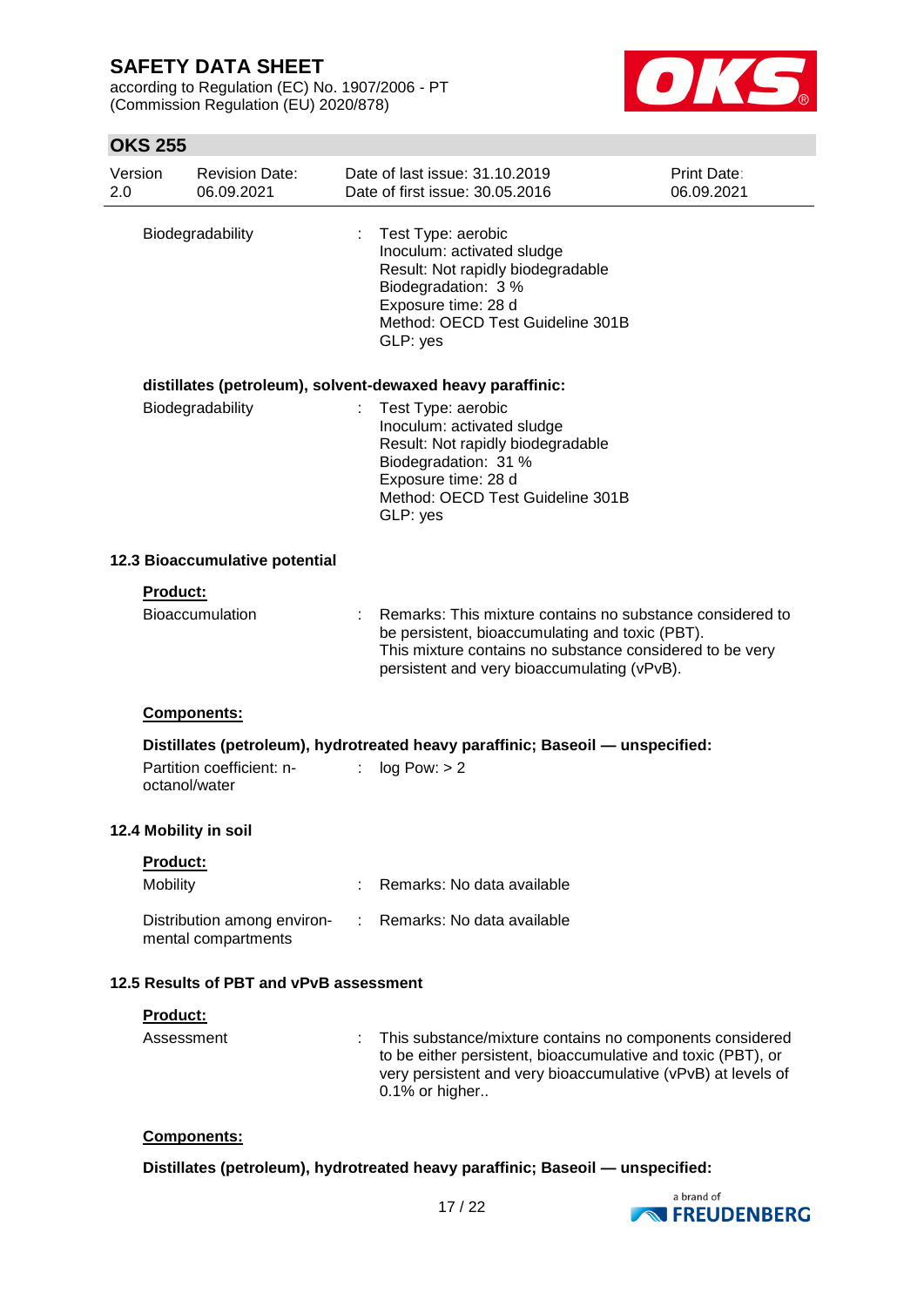according to Regulation (EC) No. 1907/2006 - PT (Commission Regulation (EU) 2020/878)



# **OKS 255**

| 2.0 | Version                   | <b>Revision Date:</b><br>06.09.2021        |    | Date of last issue: 31.10.2019<br>Date of first issue: 30.05.2016                                                                                                                                                                                                         | Print Date:<br>06.09.2021 |  |  |
|-----|---------------------------|--------------------------------------------|----|---------------------------------------------------------------------------------------------------------------------------------------------------------------------------------------------------------------------------------------------------------------------------|---------------------------|--|--|
|     | Assessment                |                                            |    | Non-classified vPvB substance, Non-classified PBT sub-<br>stance.                                                                                                                                                                                                         |                           |  |  |
|     |                           | diameter $\leq 10$ µm]:                    |    | titanium dioxide; [in powder form containing 1 % or more of particles with aerodynamic                                                                                                                                                                                    |                           |  |  |
|     | Assessment                |                                            |    | Non-classified vPvB substance. Non-classified PBT sub-<br>stance.                                                                                                                                                                                                         |                           |  |  |
|     |                           | 12.6 Endocrine disrupting properties       |    |                                                                                                                                                                                                                                                                           |                           |  |  |
|     | Product:                  |                                            |    |                                                                                                                                                                                                                                                                           |                           |  |  |
|     | Assessment                |                                            | ÷  | The substance/mixture does not contain components consid-<br>ered to have endocrine disrupting properties according to<br>REACH Article 57(f) or Commission Delegated regulation<br>(EU) 2017/2100 or Commission Regulation (EU) 2018/605 at<br>levels of 0.1% or higher. |                           |  |  |
|     |                           | 12.7 Other adverse effects                 |    |                                                                                                                                                                                                                                                                           |                           |  |  |
|     | <b>Product:</b><br>mation | Additional ecological infor-               | ÷. | No information on ecology is available.                                                                                                                                                                                                                                   |                           |  |  |
|     |                           | <b>SECTION 13: Disposal considerations</b> |    |                                                                                                                                                                                                                                                                           |                           |  |  |
|     |                           |                                            |    |                                                                                                                                                                                                                                                                           |                           |  |  |
|     |                           | 13.1 Waste treatment methods               |    |                                                                                                                                                                                                                                                                           |                           |  |  |
|     | Product                   |                                            |    | The product should not be allowed to enter drains, water<br>courses or the soil.                                                                                                                                                                                          |                           |  |  |
|     |                           |                                            |    | Waste codes should be assigned by the user based on the<br>application for which the product was used.                                                                                                                                                                    |                           |  |  |
|     |                           | Contaminated packaging                     |    | Packaging that is not properly emptied must be disposed of as<br>the unused product.<br>Dispose of waste product or used containers according to<br>local regulations.                                                                                                    |                           |  |  |
|     |                           |                                            |    | The following Waste Codes are only suggestions:                                                                                                                                                                                                                           |                           |  |  |

Waste Code : used product, unused product 12 01 12\*, spent waxes and fats

> uncleaned packagings 15 01 10, packaging containing residues of or contaminated by hazardous substances

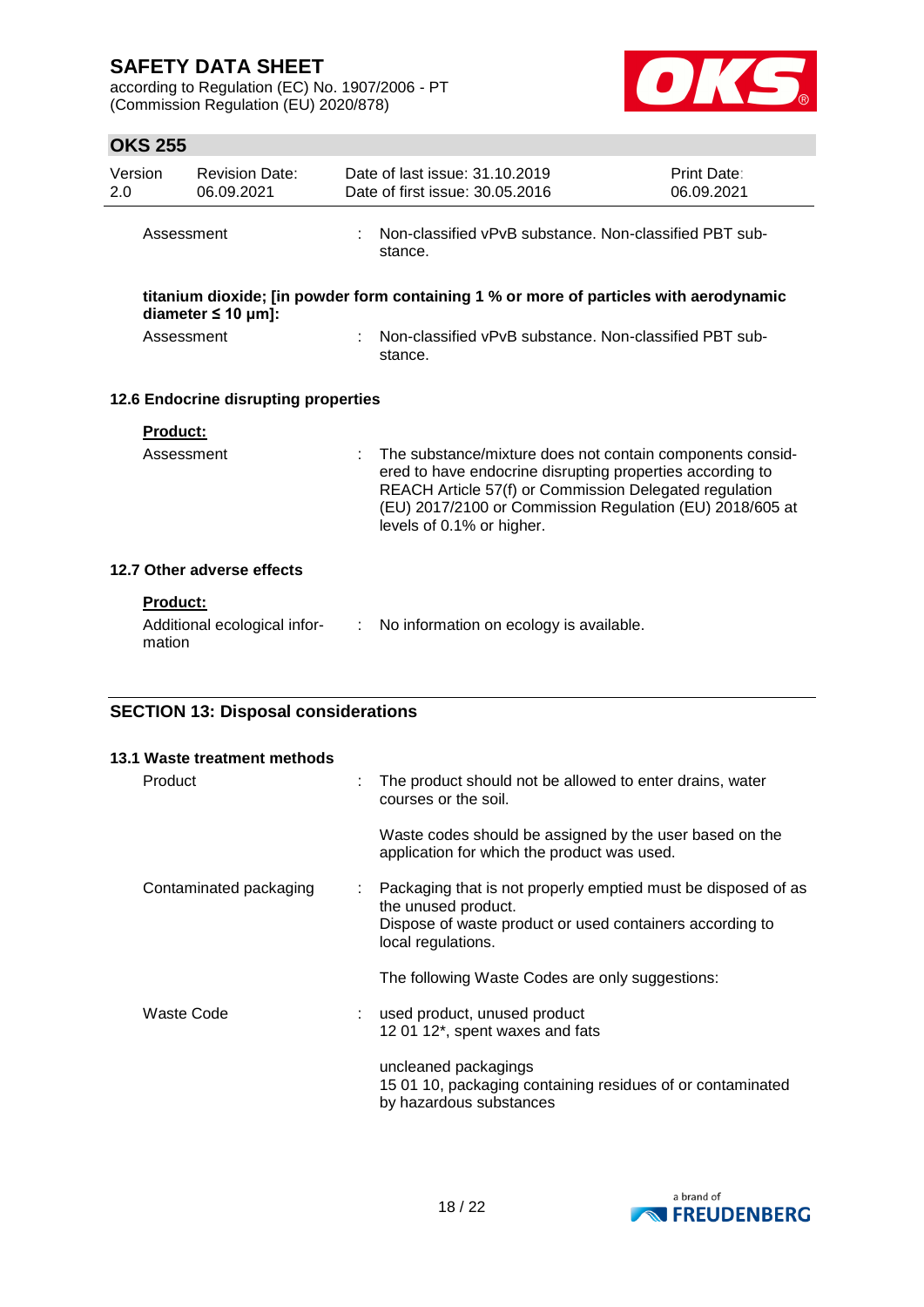according to Regulation (EC) No. 1907/2006 - PT (Commission Regulation (EU) 2020/878)



# **OKS 255**

| Version | <b>Revision Date:</b> | Date of last issue: 31,10,2019  | <b>Print Date:</b> |
|---------|-----------------------|---------------------------------|--------------------|
| 2.0     | 06.09.2021            | Date of first issue: 30.05.2016 | 06.09.2021         |

#### **SECTION 14: Transport information**

#### **14.1 UN number or ID number**

Not regulated as a dangerous good

#### **14.2 UN proper shipping name**

Not regulated as a dangerous good

#### **14.3 Transport hazard class(es)**

Not regulated as a dangerous good

#### **14.4 Packing group**

Not regulated as a dangerous good

### **14.5 Environmental hazards**

Not regulated as a dangerous good

#### **14.6 Special precautions for user**

Not applicable

#### **14.7 Maritime transport in bulk according to IMO instruments**

Remarks : Not applicable for product as supplied.

#### **SECTION 15: Regulatory information**

#### **15.1 Safety, health and environmental regulations/legislation specific for the substance or mixture**

| REACH - Restrictions on the manufacture, placing on<br>the market and use of certain dangerous substances,<br>preparations and articles (Annex XVII) | t. | Not applicable                                                                                                                 |
|------------------------------------------------------------------------------------------------------------------------------------------------------|----|--------------------------------------------------------------------------------------------------------------------------------|
| REACH - Candidate List of Substances of Very High<br>Concern for Authorisation (Article 59).<br>(EU SVHC)                                            | t. | This product does not contain sub-<br>stances of very high concern (Regu-<br>lation (EC) No 1907/2006 (REACH),<br>Article 57). |
| REACH - List of substances subject to authorisation<br>(Annex XIV)<br>(EU. REACH - Annex XIV)                                                        |    | Not applicable                                                                                                                 |
| Regulation (EC) No 1005/2009 on substances that de-<br>plete the ozone layer<br>(EC 1005/2009)                                                       |    | Not applicable                                                                                                                 |
| Regulation (EU) 2019/1021 on persistent organic pollu-<br>tants (recast)<br>(EU POP)                                                                 |    | $:$ Not applicable                                                                                                             |
| Regulation (EC) No 649/2012 of the European Parlia-<br>ment and the Council concerning the export and import<br>of dangerous chemicals<br>(EU PIC)   | ÷. | Not applicable                                                                                                                 |

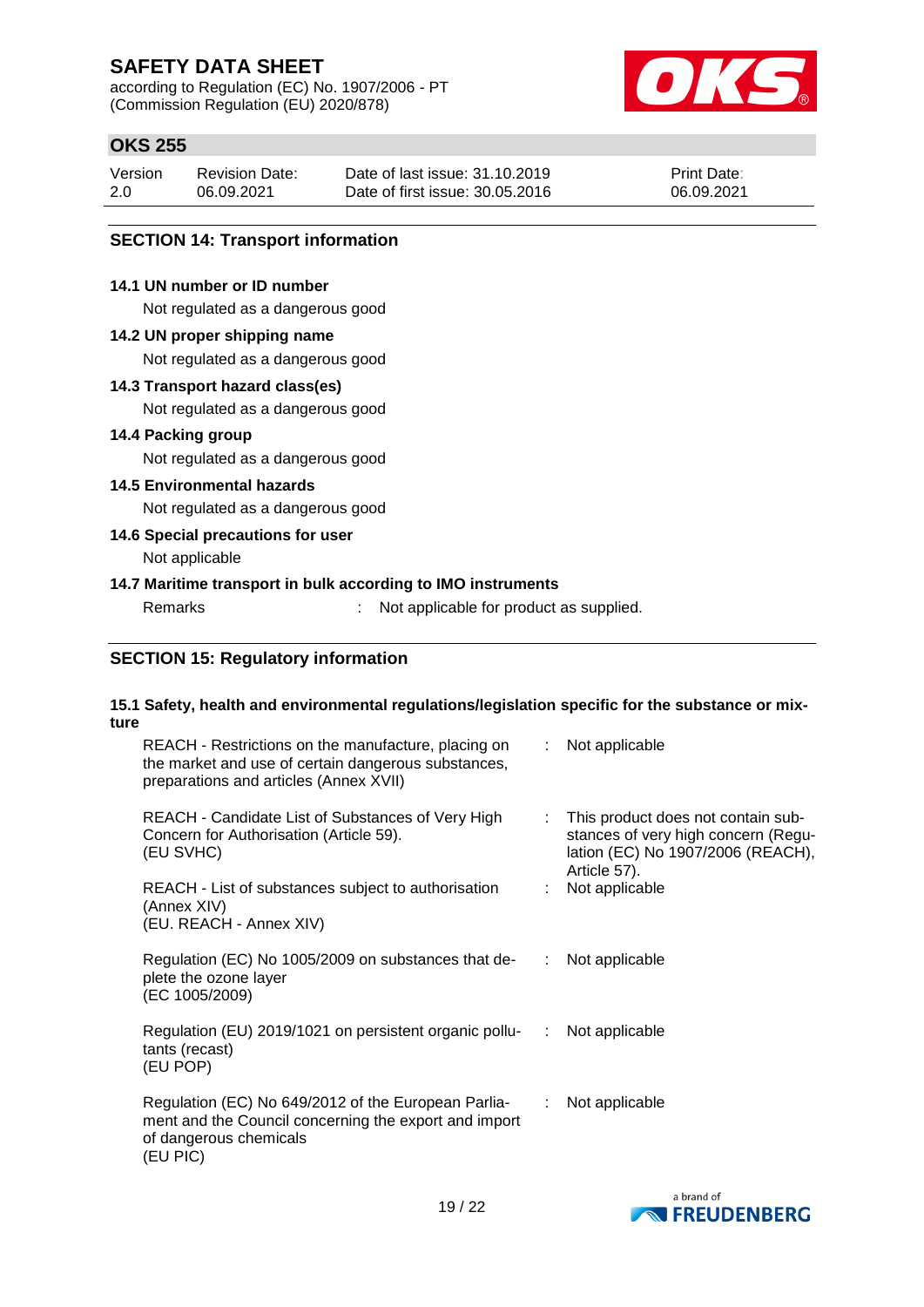according to Regulation (EC) No. 1907/2006 - PT (Commission Regulation (EU) 2020/878)



## **OKS 255**

| Version<br>2.0 | <b>Revision Date:</b><br>06.09.2021                                                                                                                      | Date of last issue: 31.10.2019<br>Date of first issue: 30.05.2016                                                                   | <b>Print Date:</b><br>06.09.2021 |
|----------------|----------------------------------------------------------------------------------------------------------------------------------------------------------|-------------------------------------------------------------------------------------------------------------------------------------|----------------------------------|
| stances.       | Seveso III: Directive 2012/18/EU of the European :<br>Parliament and of the Council on the control of<br>major-accident hazards involving dangerous sub- | Not applicable                                                                                                                      |                                  |
|                | Volatile organic compounds                                                                                                                               | Directive 2010/75/EU of 24 November 2010 on industrial<br>emissions (integrated pollution prevention and control)<br>Not applicable |                                  |

### **15.2 Chemical safety assessment**

This information is not available.

### **SECTION 16: Other information**

| <b>Full text of H-Statements</b> |  |                                                         |  |  |
|----------------------------------|--|---------------------------------------------------------|--|--|
| H <sub>319</sub>                 |  | : Causes serious eye irritation.                        |  |  |
| H335                             |  | : May cause respiratory irritation.                     |  |  |
| H412                             |  | : Harmful to aquatic life with long lasting effects.    |  |  |
| EUH066                           |  | : Repeated exposure may cause skin dryness or cracking. |  |  |

**Full text of other abbreviations**

| Note 10 | The classification as a carcinogen by inhalation applies only to<br>mixtures in powder form containing 1 % or more of titanium<br>dioxide which is in the form of or incorporated in particles with<br>aerodynamic diameter $\leq$ 10 µm.                                                                                                                                                                                                                                                         |
|---------|---------------------------------------------------------------------------------------------------------------------------------------------------------------------------------------------------------------------------------------------------------------------------------------------------------------------------------------------------------------------------------------------------------------------------------------------------------------------------------------------------|
| Note L  | The classification as a carcinogen need not apply if it can be<br>shown that the substance contains less than 3 % DMSO ex-<br>tract as measured by IP 346 "Determination of polycyclic aro-<br>matics in unused lubricating base oils and asphaltene free<br>petroleum fractions - Dimethyl sulphoxide extraction refractive<br>index method", Institute of Petroleum, London. This note ap-<br>plies only to certain complex oil-derived substances in Part 3.                                   |
| Note V  | If the substance is to be placed on the market as fibres (with<br>diameter < 3 $\mu$ m, length > 5 $\mu$ m and aspect ratio >= 3:1) or<br>particles of the substance fulfilling the WHO fibre criteria or as<br>particles with modified surface chemistry, their hazardous<br>properties must be evaluated in accordance with Title II of this<br>Regulation, to assess whether a higher category (Carc. 1B or<br>1A) and/or additional routes of exposure (oral or dermal)<br>should be applied. |
| Note W  | It has been observed that the carcinogenic hazard of this sub-<br>stance arises when respirable dust is inhaled in quantities<br>leading to significant impairment of particle clearance mecha-<br>nisms in the lung. This note aims to describe the particular                                                                                                                                                                                                                                   |

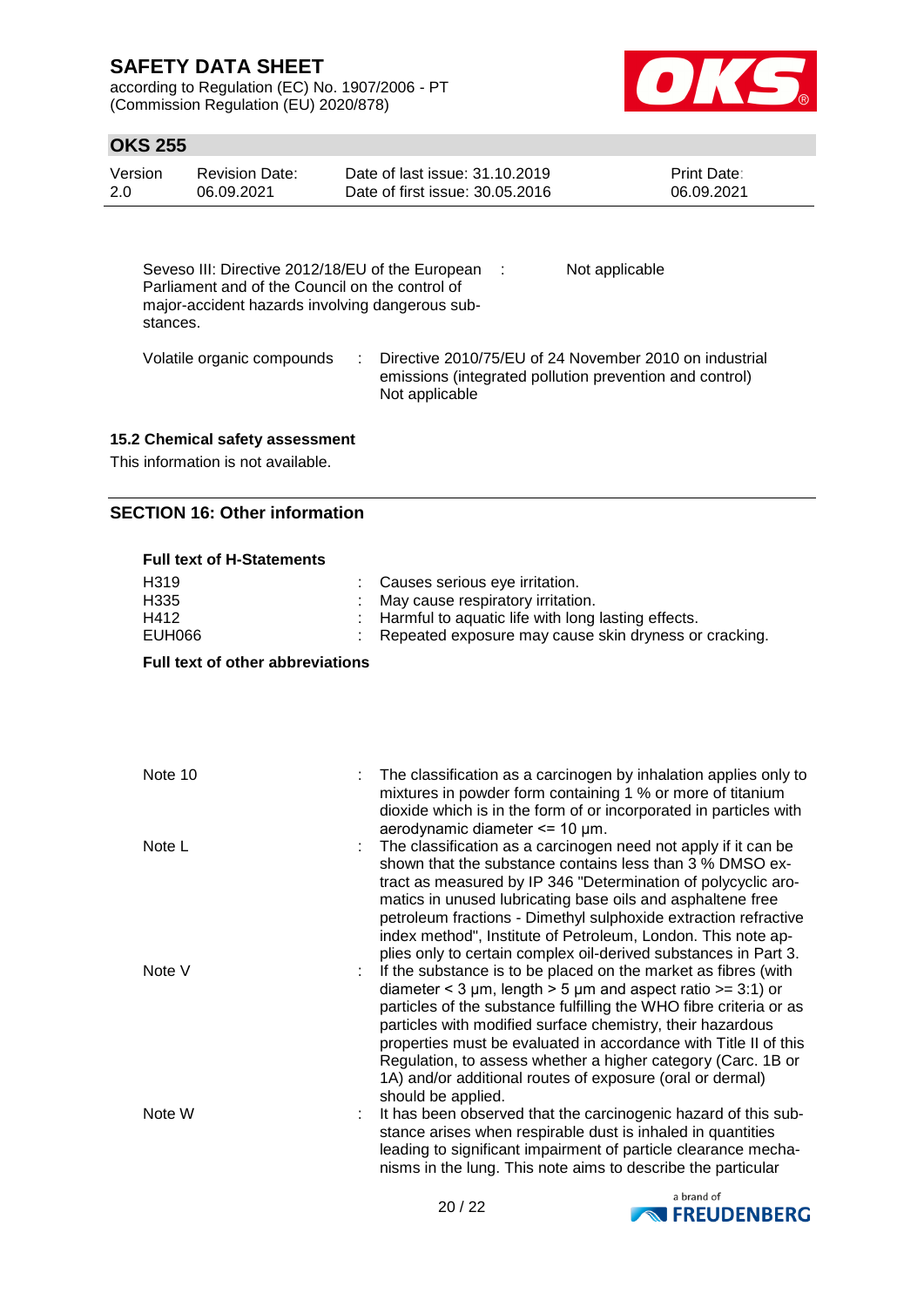according to Regulation (EC) No. 1907/2006 - PT (Commission Regulation (EU) 2020/878)



## **OKS 255**

|         |                       | tovicity of the substance: it does not constitute a criterion for |                    |
|---------|-----------------------|-------------------------------------------------------------------|--------------------|
| 2.0     | 06.09.2021            | Date of first issue: 30.05.2016                                   | 06.09.2021         |
| Version | <b>Revision Date:</b> | Date of last issue: 31.10.2019                                    | <b>Print Date:</b> |

|                 | toxicity of the substance, it does not constitute a chienon for |
|-----------------|-----------------------------------------------------------------|
|                 | classification according to this Regulation.                    |
| PT OEL          | : Portugal. Security and Health at the Workplace - Occupational |
|                 | exposure limits of chemical agents                              |
| PT OEL / VLE-MP | : Time Weighted Average                                         |
|                 |                                                                 |

ADN - European Agreement concerning the International Carriage of Dangerous Goods by Inland Waterways; ADR - European Agreement concerning the International Carriage of Dangerous Goods by Road; AIIC - Australian Inventory of Industrial Chemicals; ASTM - American Society for the Testing of Materials; bw - Body weight; CLP - Classification Labelling Packaging Regulation; Regulation (EC) No 1272/2008; CMR - Carcinogen, Mutagen or Reproductive Toxicant; DIN - Standard of the German Institute for Standardisation; DSL - Domestic Substances List (Canada); ECHA - European Chemicals Agency; EC-Number - European Community number; ECx - Concentration associated with x% response; ELx - Loading rate associated with x% response; EmS - Emergency Schedule; ENCS - Existing and New Chemical Substances (Japan); ErCx - Concentration associated with x% growth rate response; GHS - Globally Harmonized System; GLP - Good Laboratory Practice; IARC - International Agency for Research on Cancer; IATA - International Air Transport Association; IBC - International Code for the Construction and Equipment of Ships carrying Dangerous Chemicals in Bulk; IC50 - Half maximal inhibitory concentration; ICAO - International Civil Aviation Organization; IECSC - Inventory of Existing Chemical Substances in China; IMDG - International Maritime Dangerous Goods; IMO - International Maritime Organization; ISHL - Industrial Safety and Health Law (Japan); ISO - International Organisation for Standardization; KECI - Korea Existing Chemicals Inventory; LC50 - Lethal Concentration to 50 % of a test population; LD50 - Lethal Dose to 50% of a test population (Median Lethal Dose); MARPOL - International Convention for the Prevention of Pollution from Ships; n.o.s. - Not Otherwise Specified; NO(A)EC - No Observed (Adverse) Effect Concentration; NO(A)EL - No Observed (Adverse) Effect Level; NOELR - No Observable Effect Loading Rate; NZIoC - New Zealand Inventory of Chemicals; OECD - Organization for Economic Co-operation and Development; OPPTS - Office of Chemical Safety and Pollution Prevention; PBT - Persistent, Bioaccumulative and Toxic substance; PICCS - Philippines Inventory of Chemicals and Chemical Substances; (Q)SAR - (Quantitative) Structure Activity Relationship; REACH - Regulation (EC) No 1907/2006 of the European Parliament and of the Council concerning the Registration, Evaluation, Authorisation and Restriction of Chemicals; RID - Regulations concerning the International Carriage of Dangerous Goods by Rail; SADT - Self-Accelerating Decomposition Temperature; SDS - Safety Data Sheet; SVHC - Substance of Very High Concern; TCSI - Taiwan Chemical Substance Inventory; TRGS - Technical Rule for Hazardous Substances; TSCA - Toxic Substances Control Act (United States); UN - United Nations; vPvB - Very Persistent and Very Bioaccumulative

#### **Further information**

This safety data sheet applies only to products as originally packed and labelled. The information contained therein may not be reproduced or modified without our express written permission. Any forwarding of this document is only permitted to the extent required by law. Any further, in particular public, dissemination of the safety data sheet (e.g. as a document for download from the Internet) is not permitted without our express written consent. We provide our customers with amended safety data sheets as prescribed by law. The customer is responsible for passing on safety data sheets and any amendments contained therein to its own customers, employees and other users of the product. We provide no guarantee that safety data sheets received by users from third parties are up-to-date. All information and instructions in this safety data sheet have been compiled to the best of our knowledge and are based on the information available to us on the day of publication. The information provided is intended to describe the product in relation to the required safety measures; it is neither an assurance of characteristics nor a guarantee of the